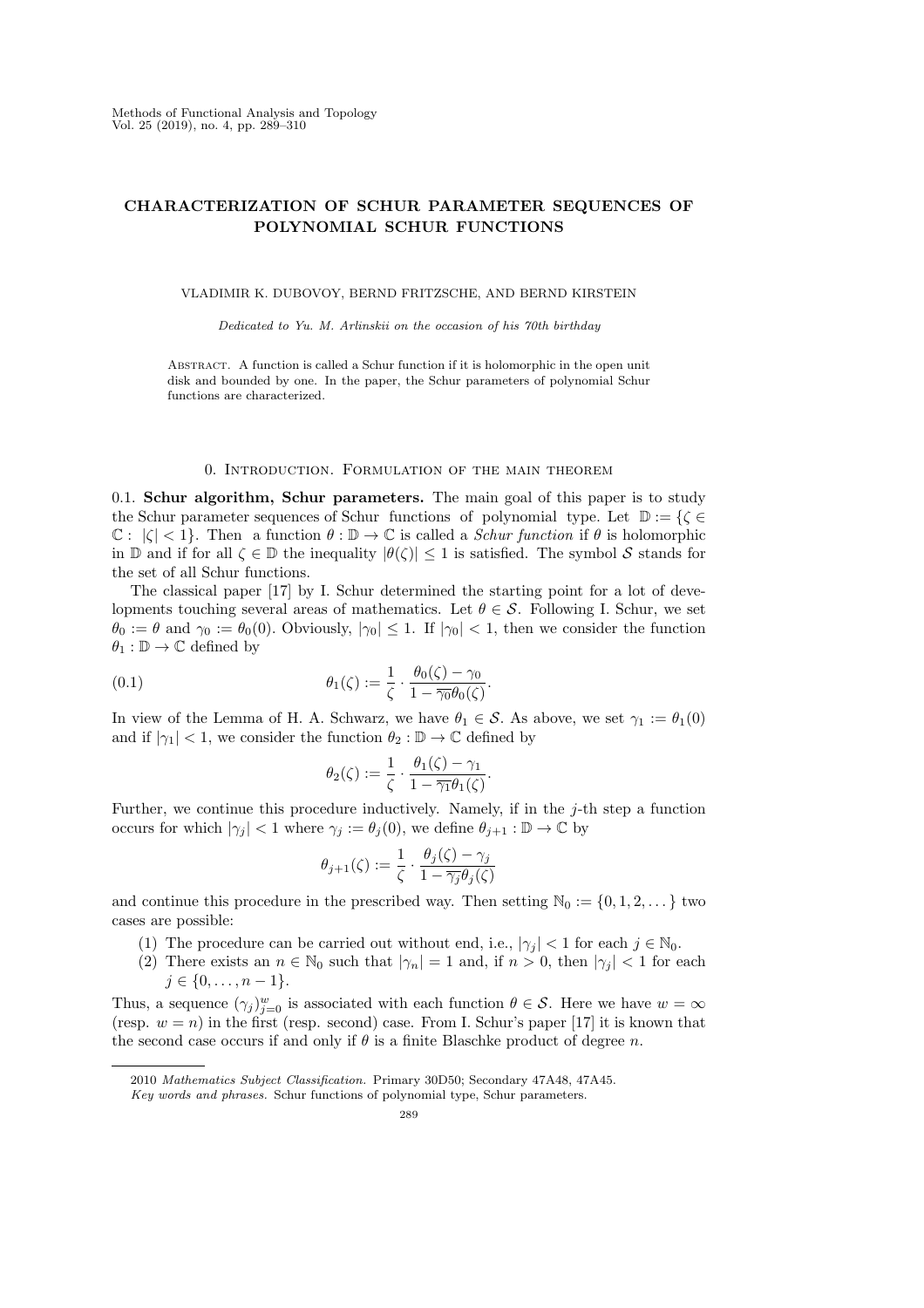**Definition 0.1.** The sequence  $(\gamma_j)_{j=0}^w$  obtained by the above procedure is called the sequence of Schur parameters associated with the function  $\theta \in \mathcal{S}$ . The symbol  $\Gamma$  stands for the set of all corresponding sequences  $(\gamma_j)_{j=0}^w$  of Schur parameters.

The following two properties established by I. Schur in [17] determine the particular role, which the Schur parameters play in the study of functions of class  $S$ .

- (a) Each sequence  $(\gamma_j)_{j=0}^w$  of complex numbers,  $0 \leq w \leq \infty$ , which satisfies one of the conditions  $(1)$  or  $(2)$  is the sequence of Schur parameters of some function  $\theta \in \mathcal{S}.$
- (b) There is a one-to-one correspondence between the set of functions  $\theta \in \mathcal{S}$  and the set  $\Gamma$  of corresponding sequences  $(\gamma_j)_{j=0}^w$ .

Thus, the Schur parameters are independent parameters, which determine the functions of class  $S$ .

Two central aspects of these investigations can be roughly described as follows:

- (1) Express distinguished properties of a Schur function in terms of its sequence of Schur parameters.
- (2) Which properties of a Schur parameter sequence produce desired properties of its associated Schur function?

There is a rich literature dealing with these tasks (see, e.g., Simon [18], Khrushchev [15], Alpay/ Gohberg [1], [2], Arlinskii [3], [4] and the references cited therein). The investigations of this paper continue the authors' former work on this topic (see [7],[9]– [14] as well as [5], [6]).

The following result describes the interplay of the asymptotics of the sequence of Schur parameters of a function  $\theta \in \mathcal{S}$  with the corresponding Szegö integral.

**Theorem 0.2** (see Simon [18, Theorem 2.7.7]). Let  $\theta \in S$  and let  $(\gamma_j)_{j=0}^w$  be its sequence of Schur parameters. Denote  $\theta$  the boundary values of  $\theta$  and let m be the normalized Lebesgue measure on T. Then

$$
\prod_{j=0}^w (1-|\gamma_j|^2) = \exp\left\{ \int_{\mathbb{T}} \log[1-|\underline{\theta}|^2] \, \mathrm{d}m \right\}.
$$

In the case  $w = \infty$ , in particular,

$$
\sum_{j=0}^\infty |\gamma_j|^2<\infty \iff \int_{\mathbb{T}} \log [1-|\underline{\theta}|^2] \, {\rm d}m >-\infty.
$$

0.2. On some properties of the Schur parameters of pseudocontinuable Schur functions. In this paper, we use ideas and methods from the paper [11], where the phenomenon of pseudocontinuability of functions of class  $S$  into the exterior of the unit disk was investigated in the language of Schur parameters. Against this background we introduce the following definitions and notations.

Let f be a function, which is meromorphic in  $\mathbb D$  and which has nontangen-tial boundary limit values a.e. with respect to the Lebesgue measure on  $\mathbb{T} := \{ \zeta \in \mathbb{C} : |\zeta| = 1 \}.$ Denote by  $\mathbb{D}_e := \{\zeta : |\zeta| > 1\}$  the exterior of the unit circle including the point infinity. The function f is said to admit a pseudocontinuation of bounded type into  $\mathbb{D}_e$ if there exist functions  $\alpha$  and  $\beta \neq 0$ , which are bounded and holomorphic in  $\mathbb{D}_e$  such that the nontangential boundary values of f and  $\hat{f} := \frac{\alpha}{\beta}$  coincide a.e. on T. From the Theorem of Luzin-Privalov (see, e.g., Koosis [16]) it follows that there exists at most one pseudocontinuation.

We denote by  $\mathcal{S}\Pi$  the subset of all functions belonging to  $\mathcal{S}$ , which admit a pseudocontinuation of bounded type into  $\mathbb{D}_{e}$ . We note that the set J of all inner functions in D is a subset of SII. Indeed, if  $\theta \in J$ , then the function  $\hat{\theta}(\zeta) := \overline{\theta^{-1}(\frac{1}{\overline{\zeta}})}$  $\frac{\overline{1}}{\overline{\zeta}}$ ,  $\zeta \in \mathbb{D}_e$ , is the pseudocontinuation of  $\theta$ .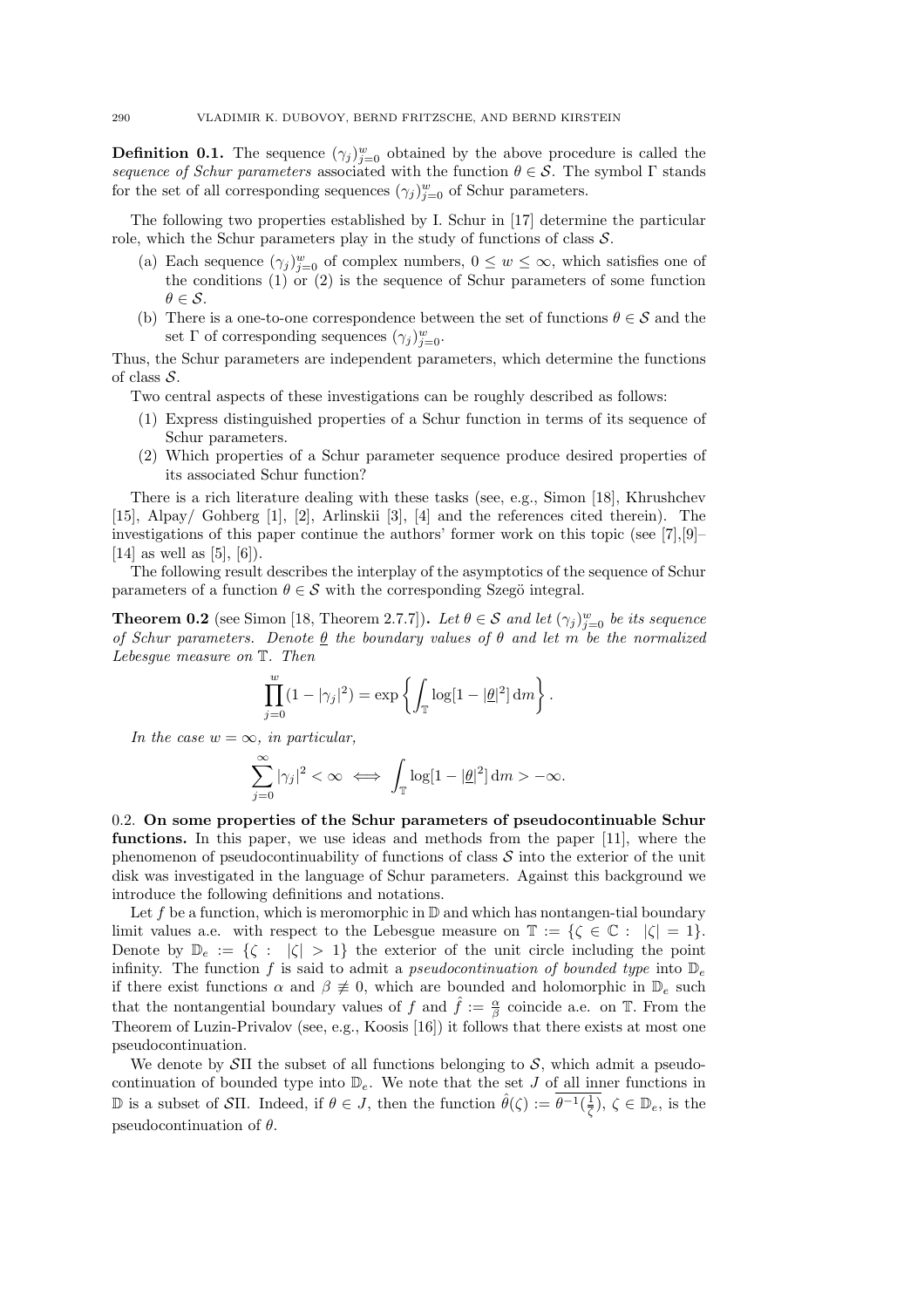The following statement shows the principal difference between the properties of Schur parameters of inner functions and the properties of Schur parameters of pseudocontinuable Schur functions, which are not inner.

**Theorem 0.3** ([11, Theorem 4.3]). Let  $\theta \in \mathcal{S}\Pi$  and denote  $(\gamma_j)_{j=0}^w$  the sequence of Schur parameters of  $\theta$ . If  $\theta$  is not inner, then  $w = \infty$  and the product

$$
(0.2)\qquad \qquad \prod_{j=0}^{\infty} (1 - |\gamma_j|^2)
$$

converges. If  $\theta$  is inner, then the product  $(0.2)$  diverges.

0.3. First observations on Schur functions of polynomial type. The main aim of this paper is the investigation of the Schur parameters of a particular subclass of the class SΠ.

A function  $\theta \in \mathcal{S}$  is called *of polynomial type* if there exists a polynomial P with complex coefficients such that its restriction onto  $D$  coincides with  $\theta$ . Clearly, P is then uniquely determined.

We denote by  $\mathcal{SP}$  the set of all Schur functions of polynomial type. If  $m \in \mathbb{N}_0$ , we denote by  $\mathcal{SP}_m$  the set of all functions  $\theta \in \mathcal{SP}$  of the shape  $\theta = \text{Rstr}_{\Box} P$ , where P is a polynomial of exact degree m.

Let  $m \in \mathbb{N}_0$  and let  $\theta \in \mathcal{SP}_m$ . Then we are naturally led to the following two cases.

(1)  $\theta \in \mathcal{SP}_m \cap J$ 

Obviously, in this case, there exists a unique  $u \in \mathbb{T}$  such that  $\theta(\zeta) = u \cdot \zeta^m$ . Hence, the Schur parameter sequence of  $\theta$  is given by  $\gamma_m = u$  and, if  $m > 0$ , additionally, by  $\gamma_0 = \cdots = \gamma_{m-1} = 0$ .

(2)  $\theta \in \mathcal{SP}_m \setminus J$ 

We start with a family of remarkable members of  $\mathcal{SP}_m \setminus J$ .

*Example* 0.4. Let  $m \in \mathbb{N}$  and  $u \in \mathbb{D} \setminus \{0\}$ . Define the function  $\theta : \mathbb{D} \to \mathbb{C}$  by  $\theta(\zeta) := u\zeta^m$ . Obviously, then  $\theta \in \mathcal{SP}_m \setminus J$  and the Schur parameter sequence  $(\gamma_j)_{j=0}^{\infty}$  of  $\theta$  is given by

$$
\gamma_j = \begin{cases} 0, & \text{if } j \in \mathbb{N}_0 \setminus \{m\}, \\ u, & \text{if } j = m. \end{cases}
$$

We will see in Theorem 1.2 that the family of functions occuring in Example 0.4 plays an exceptional role within the class  $\mathcal{SP}_m \setminus J$ .

In view of  $\mathcal{SP}_m \subseteq \mathcal{S}\Pi$ , the application of Theorem 0.3 immediately yields:

**Theorem 0.5.** Let  $\theta \in \mathcal{SP}_m \setminus J$  with Schur parameters  $(\gamma_j)_{j=0}^m$ . Then  $w = \infty$  and the product (0.2) converges.

0.4. Schur parameters of a rational Schur function. From the preceding considerations it becomes clear that we are mainly interested in functions  $\theta \in \mathcal{SP}_m \setminus J$ . In this case we infer from Theorem 0.5 that the product (0.2) converges. In this context, we introduce the following notations. In the following, the symbol  $\ell_2$  stands for the space of all sequences  $(z_j)_{j=0}^{\infty}$  of complex numbers such that  $\sum_{j=0}^{\infty} |z_j|^2 < \infty$ . Moreover,

$$
\Gamma \ell_2 := \left\{ \gamma = (\gamma_j)_{j=0}^{\infty} \in \ell_2 : \ \gamma_j \in \mathbb{D}, \ j \in \{0, 1, 2, \dots\} \right\}.
$$

Thus,  $\Gamma \ell_2$  is the subset of all sequences  $\gamma = (\gamma_j)_{j=0}^{\infty}$  taken from the open unit disk  $\mathbb D$  for which the product (0.2) converges. Hence, if  $\theta \in \mathcal{SP} \setminus J$ , then Theorem 0.5 implies that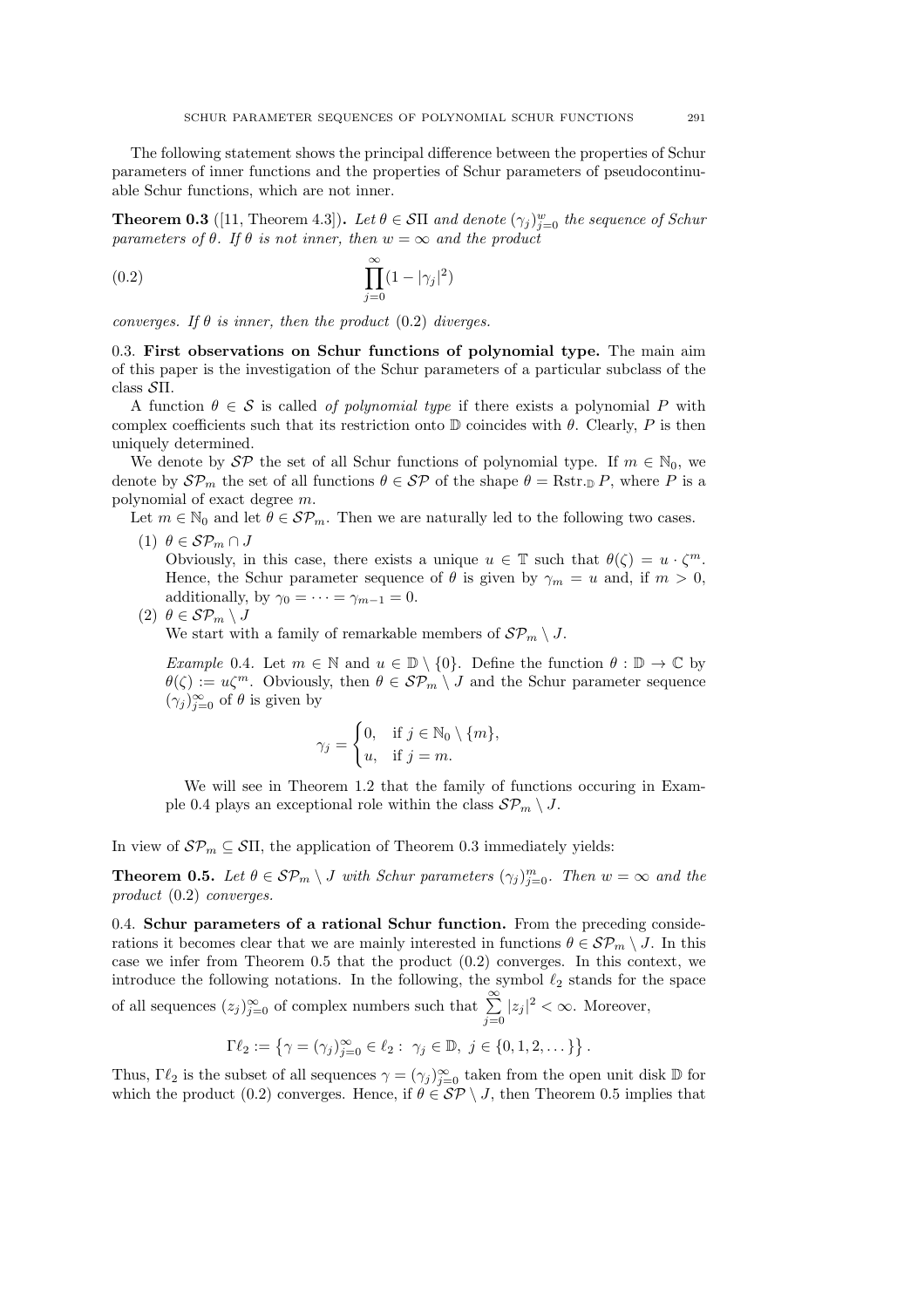the Schur parameter sequence  $\gamma$  of  $\theta$  belongs to Γ $\ell_2$ . We define the coshift  $W : \ell_2 \to \ell_2$ via

(0.3) 
$$
(\gamma_0, \gamma_1, \gamma_2, \dots) \mapsto (\gamma_1, \gamma_2, \gamma_3, \dots), \quad \gamma = (\gamma_j)_{j=0}^{\infty} \in \ell_2.
$$

In the sequel, the system of functions  $(L_n(\gamma))_{n=0}^{\infty}$ , which was introduced for  $\gamma \in \Gamma \ell_2$ in [10, formula (3.12)] will play an important role. We recall its construction. For  $\gamma = (\gamma_0, \gamma_1, \gamma_2, \dots) \in \Gamma \ell_2$  we set

$$
L_0(\gamma) := 1,
$$
\n
$$
(0.4) \qquad L_n(\gamma) := \sum_{r=1}^n (-1)^r \sum_{s_1 + \dots + s_r = n} \sum_{j_1 = n - s_1}^{\infty} \sum_{j_2 = s_1 - s_2}^{\infty} \dots
$$
\n
$$
\dots \sum_{j_r = s_{r-1} - s_r}^{\infty} \gamma_{j_1} \overline{\gamma_{j_1 + s_1}} \gamma_{j_2} \overline{\gamma_{j_2 + s_2}} \dots \gamma_{j_r} \overline{\gamma_{j_r + s_r}}.
$$

Here the summation runs over all ordered r-tuples  $(s_1, \ldots, s_r)$  of positive integers which satisfy  $s_1 + s_2 + \cdots + s_r = n$ . For example,

$$
L_1(\gamma) = -\sum_{j=0}^{\infty} \gamma_j \overline{\gamma_{j+1}}, \quad L_2(\gamma) = -\sum_{j=0}^{\infty} \gamma_j \overline{\gamma_{j+2}} + \sum_{j_1=1}^{\infty} \sum_{j_2=0}^{\infty} \gamma_{j_1} \overline{\gamma_{j_1+1}} \gamma_{j_2} \overline{\gamma_{j_2+1}}.
$$

In view of  $\gamma \in \Gamma l_2$  the series in (0.4) converges absolutely.

Let  $n\in\mathbb{N}$  and let

(0.5) 
$$
\mathfrak{L}_{n}(\gamma) = \begin{pmatrix} \Pi_{1} & 0 & 0 & \dots & 0 \\ \Pi_{2}L_{1}(W\gamma) & \Pi_{2} & 0 & \dots & 0 \\ \Pi_{3}L_{2}(W\gamma) & \Pi_{3}L_{1}(W^{2}\gamma) & \Pi_{3} & \dots & 0 \\ \vdots & \vdots & \vdots & \vdots & \vdots \\ \Pi_{n}L_{n-1}(W\gamma) & \Pi_{n}L_{n-2}(W^{2}\gamma) & \Pi_{n}L_{n-3}(W^{3}\gamma) & \dots & \Pi_{n} \end{pmatrix},
$$

where

(0.6) 
$$
\Pi_k := \prod_{j=k}^{\infty} \sqrt{1 - |\gamma_j|^2}, \quad k \in \{1, 2, 3, \dots\}.
$$

We consider the matrices

(0.7)  $\mathcal{A}_n(\gamma) := I_n - \mathfrak{L}_n(\gamma) \mathfrak{L}_n^*(\gamma), \quad n \in \mathbb{N},$ 

and their determinants

(0.8) 
$$
\sigma_n(\gamma) := \begin{cases} 1, & \text{if } n = 0, \\ \det \mathcal{A}_n(\gamma), & \text{if } n \in \mathbb{N}. \end{cases}
$$

The important role, which the determinants introduced in (0.8) play for the investigation of Schur functions, becomes clear from the following statement.

**Theorem 0.6** ([11, Theorem 5.9]). Let  $\theta \in S$  with Schur parameter sequence  $\gamma =$  $(\gamma_j)_{j=0}^w$ . Then the following statements are equivalent:

- (i)  $\theta$  is a rational noninner Schur function.
- (ii)  $w = \infty$ , the sequence  $\gamma$  belongs to  $\Gamma \ell_2$  and there exists an  $n \in \mathbb{N}$  such that  $\sigma_n(\gamma) = 0.$

It is well-known that rational inner functions are finite Blaschke products and, as it was already mentioned above, I. Schur [17] proved that this case is characterized by  $w < \infty$  and  $|\gamma_w| = 1$ .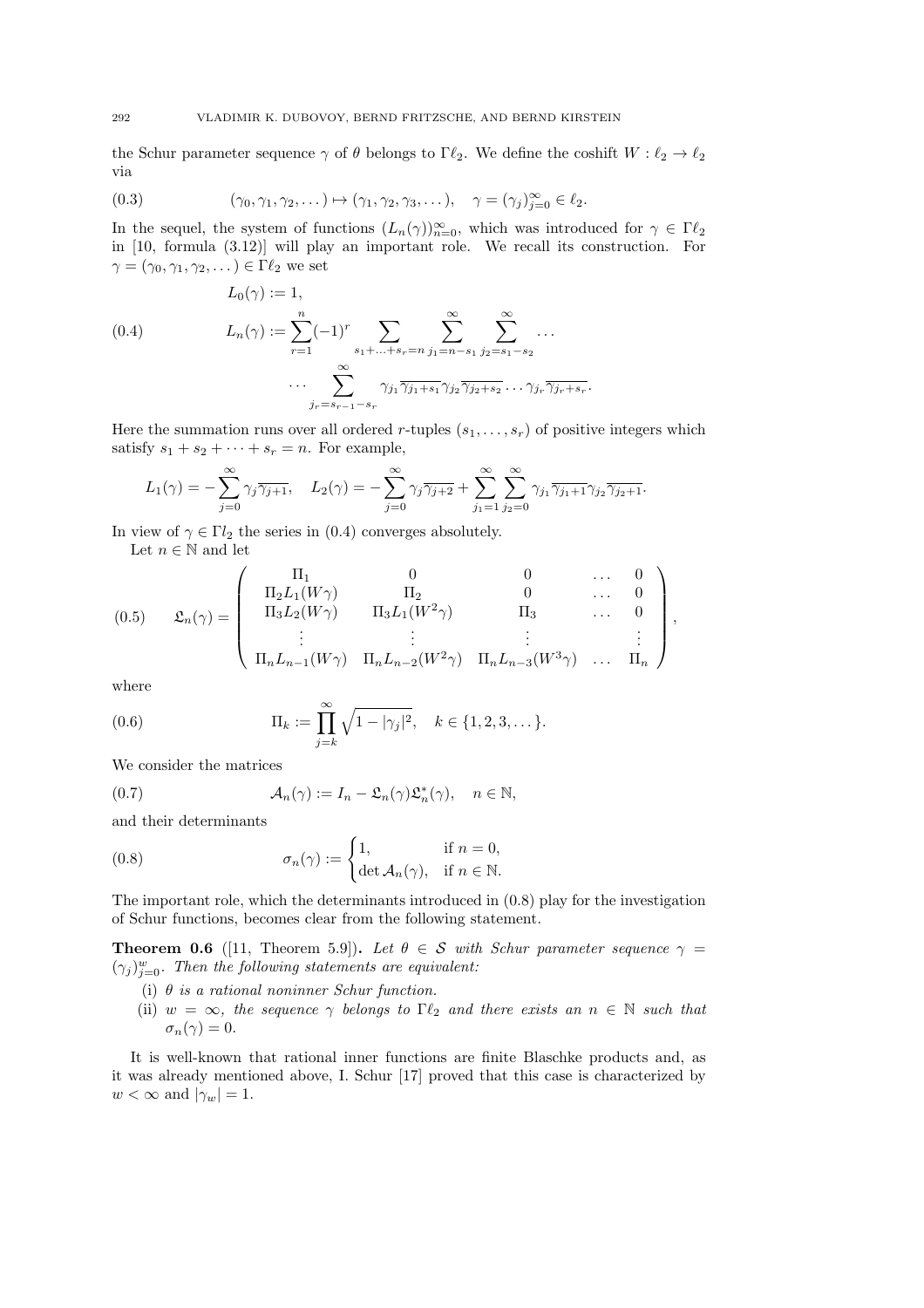0.5. Formulation of the main theorem. The main aim of this paper is the following result (see also Theorem 3.3 of this paper).

**Theorem 0.7.** Let  $\theta \in \mathcal{S}$  and let  $\gamma = (\gamma_j)_{j=0}^w$  be the Schur parameter sequence of  $\theta$ . Let  $m \in \mathbb{N}$ . Then  $\theta \in \mathcal{SP}_m$  if and only if one of the following two conditions is satisfied:

- (1) It hold  $w = m$ ,  $\gamma_0 = \gamma_1 = \cdots = \gamma_{m-1} = 0$ ,  $\gamma_m = u \in \mathbb{T}$ . In this case  $\theta(\zeta) = u\zeta^m, \ \zeta \in \mathbb{D}$ , and  $\theta$  is obviously an inner function.
- (2) It hold  $w = \infty$ ,  $\gamma \in \Gamma \ell_2$  and the relation

$$
\sigma_m > 0, \ \sigma_{m+1} = 0
$$

are satisfied, where the determinants  $\sigma_k$ ,  $k \in \{0, 1, 2, \ldots\}$  are given via  $(0.8)$ , whereas the matrix

$$
(0.10)
$$
\n
$$
\begin{pmatrix}\n-\overline{\gamma}_0 \gamma_1 & -\overline{\gamma}_0 D_{\gamma_1} \gamma_2 & \dots & -\overline{\gamma}_0 \prod_{j=1}^{m-2} D_{\gamma_j} \gamma_{m-1} & -\overline{\gamma}_0 \prod_{j=1}^{m-1} D_{\gamma_j} \gamma_m - D_{\gamma_m} \alpha_1 \\
D_{\gamma_1} & -\overline{\gamma}_1 \gamma_2 & \dots & -\overline{\gamma}_1 \prod_{j=2}^{m-2} D_{\gamma_j} \gamma_{m-1} & -\overline{\gamma}_1 \prod_{j=2}^{m-1} D_{\gamma_j} \gamma_m - D_{\gamma_m} \alpha_2 \\
0 & D_{\gamma_2} & \dots & -\overline{\gamma}_2 \prod_{j=3}^{m-2} D_{\gamma_j} \gamma_{m-1} & -\overline{\gamma}_2 \prod_{j=3}^{m-1} D_{\gamma_j} \gamma_m - D_{\gamma_m} \alpha_3 \\
\vdots & \vdots & \vdots & \vdots \\
0 & 0 & \dots & D_{\gamma_{m-1}} & -\overline{\gamma}_{m-1} \gamma_m - D_{\gamma_m} \alpha_m\n\end{pmatrix},
$$

is nilpotent. Here

(0.11) 
$$
D_{\gamma_j} := \sqrt{1 - |\gamma_j|^2}, \quad j \in \{0, 1, 2, \dots\},
$$

and the vector

$$
(0.12) \t\t a := \text{col}(\alpha_1, \alpha_2, \dots, \alpha_m, 1)
$$

satisfies the homogeneous linear system

$$
\mathcal{A}_{m+1}(\gamma) \cdot a = 0_{(m+1)\times 1}
$$
  
and  $\mathcal{A}_n(\gamma)$  is given by (0.7). In this case  $\theta \in \mathcal{SP}_m \setminus J$ .

As it follows from Theorem 0.6, in the second case the conditions (0.9) mean that the function  $\theta$  is a rational Schur function and the nilpotency property of the matrix (0.10) implies that this rational function is a polynomial. From the shape of the matrix  $(0.10)$ it becomes immediately clear that its  $(m - 1)$ -th power is the nonzero matrix (see also the proof of Theorem 3.2). Thus, the nilpotency index of this matrix equals m.

0.6. About the content of the paragraphs. In section 1, we start with a short summary on properties of the Taylor coefficient sequences of Schur functions. This leads us to the class of central Schur functions. At the end of Section 1, we characterize those polynomial Schur functions which are central Schur functions.

The central point of the strategy applied in this paper was to consider a Schur function as characteristic operator function of some unitary colligation. The main theme of Section 2 is to recall the main aspects of the operator-theoretic model associated with a Schur function, which was developed in [11]. This model turned out to be the key instrument to obtain the description of the Schur parameters of pseudocontinuable Schur functions. Since polynomial Schur functions are clearly pseudocontinuable, it is possible to get information about the Schur parameter sequences of polynomial Schur functions by speci-fying the more general considerations done in [11]. The specific feature of the polynomial situation is handled in Section 2, which contains an adaptation of a result due to Radu Theodorescu [21] to our concrete situation. The message of the main result (see Theorem 2.28) is that we consider a triangularization of a contraction  $T$  with respect to a particular orthogonal decomposition, which produces a nilpotent operator.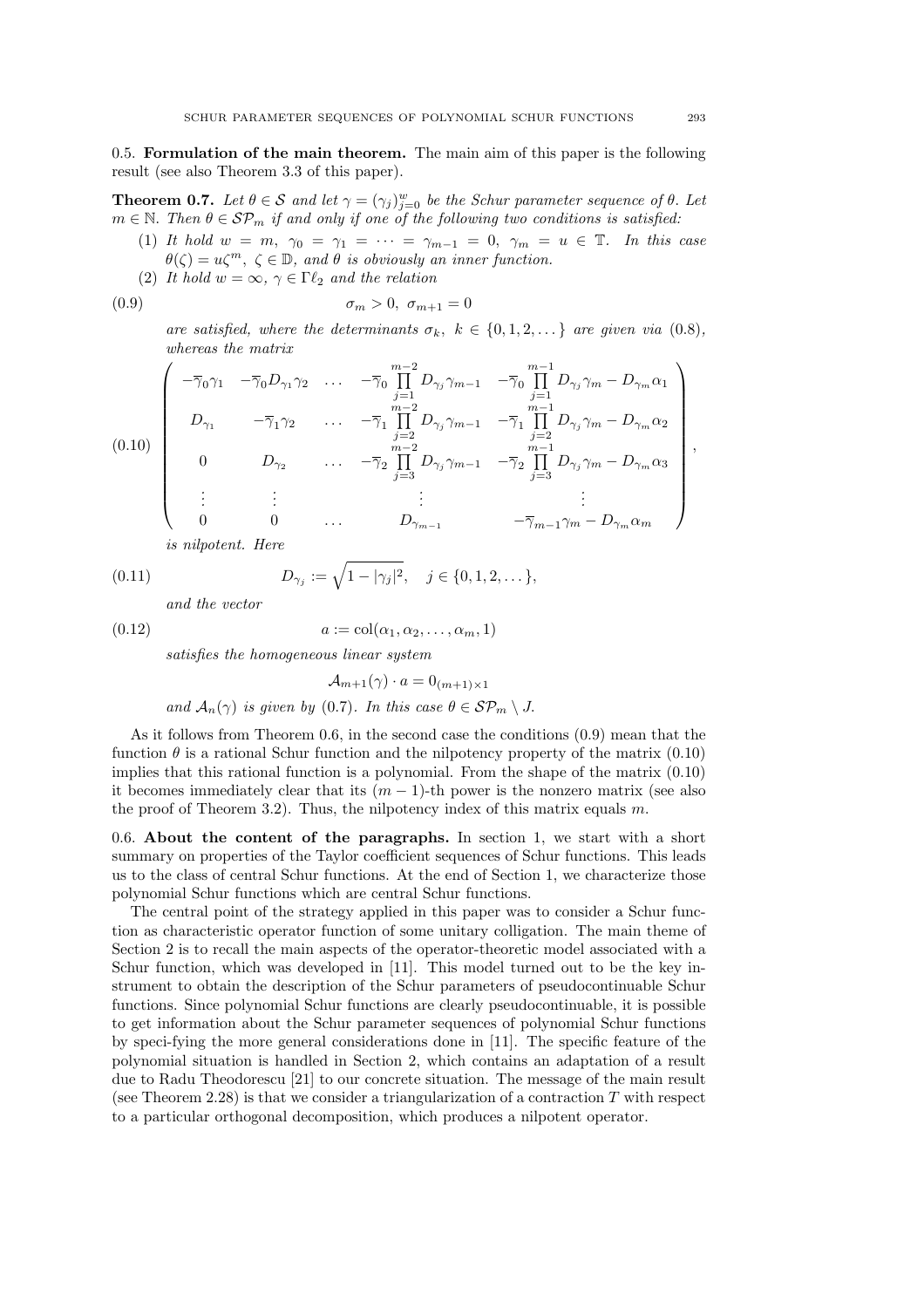The final Section 3 is the central one of this paper. Here we obtain our main result (see Theorem 3.3 as well as Theorem 0.7). In [13] the authors described S-recurrence of Schur parameters of non-inner rational Schur functions. The additional property, which ensures that a rational Schur function  $\theta$  is a polynomial of degree m, can be roughly described as follows: A certain matrix (see  $(0.10)$ ) has to be nilpotent to the power m. At the end of this paper we illustrate Theorem 3.3 by the discussion of some examples of polynomial Schur functions under the view of this paper.

## 1. On Schur sequences

In this section, we summarize some important properties on the Taylor coefficients of Schur functions.

Let  $n \in \mathbb{N}_0$  and let  $(A_j)_{j=0}^n$  be a sequence from  $\mathbb{C}$ . Then we set

$$
S_n := \begin{pmatrix} A_0 & 0 & \dots & 0 \\ A_1 & A_0 & \dots & 0 \\ \vdots & \vdots & \ddots & \vdots \\ A_n & A_{n-1} & \dots & A_0 \end{pmatrix}.
$$

If the matrix  $I_{n+1} - S_n S_n^*$  (or equivalently  $I_{n+1} - S_n^* S_n$ ) is non-negative (resp. positive) Hermitian, then  $(A_j)_{j=0}^n$  is called a *Schur sequence* (resp. *strict Schur sequence*).

Let  $(A_j)_{j=0}^{\infty}$  be a sequence from  $\mathbb{C}$ . Then  $(A_j)_{j=0}^{\infty}$  is called a Schur sequence (resp. strict Schur sequence) if for each  $n \in \mathbb{N}_0$  the sequence  $(A_j)_{j=0}^n$  is a Schur sequence (resp. strict Schur sequence).

The importance of Schur sequences is caused by the following result due to I. Schur [17].

**Theorem 1.1.** (a) Let  $\theta \in \mathcal{S}$  and let  $(A_j)_{j=0}^{\infty}$  be the sequence of Taylor coefficients of  $\theta$ . Then  $(A_j)_{j=0}^{\infty}$  is a Schur sequence.

(b) Let 
$$
(A_j)_{j=0}^{\infty}
$$
 be a Schur sequence. Then for  $\zeta \in \mathbb{D}$  the sequence  $(\sum_{j=0}^{n} A_j \zeta^j)_{j=0}^{\infty}$ 

converges and its limit function  $\theta$  belongs to  $\mathcal{S}$ .

Schur sequences have a remarkable inner structure. This will be described now.

Let  $n \in \mathbb{N}_0$  and let  $(A_j)_{j=0}^n$  be a sequence from  $\mathbb{C}$ . In the case  $n \in \mathbb{N}$ , for  $j \in \{1, \ldots, n\}$ , we set

$$
y_j := (A_1, A_2, \dots, A_j)^T, \quad z_j := (A_j A_{j-1}, \dots, A_1).
$$

Further, we set

$$
m_n := \begin{cases} 0, & \text{if } n = 0\\ -z_{n-1}S_{n-2}^*(I_{n-1} - S_{n-2}S_{n-2}^*)^{\dagger}y_{n-1}, & \text{if } n \in \mathbb{N} \end{cases},
$$
  

$$
r_n := \begin{cases} 1 - |A_0|^2, & \text{if } n = 0\\ 1 - |A_0|^2 - y_{n-1}^*(I_{n-1} - S_{n-2}S_{n-2}^*)^{\dagger}y_{n-1}, & \text{if } n \in \mathbb{N} \end{cases},
$$

where  $(I_{n-1} - S_{n-2}S_{n-2}^*)^{\dagger}$  stands for the Moore-Penrose inverse of the matrix  $I_{n-1}$  –  $S_{n-2}S_{n-2}^*$ . Let  $(A_j)_{j=0}^{\infty}$  be a Schur sequence. Then for  $s \in \mathbb{N}$  the number  $A_s$  belongs to the closed disk with center  $m_s$  and radius  $r_s$  (see [12, Section 3.5]). This observation leads us to an important subclass of infinite Schur sequences, namely a Schur sequence  $(A_j)_{j=0}^{\infty}$  is called *central* if there exists an  $s \in \mathbb{N}$  such that  $A_k = m_k$  is satisfied for  $k \in \{s, s+1, \dots\}.$ 

If  $n \in \mathbb{N}_0$  and  $(A_j)_{j=0}^n$  is a Schur sequence, then the sequence  $(A_j)_{j=n+k}^{\infty}$ , which is recursively defined by  $A_{n+k} := m_{n+k}$  is a Schur sequence. It is called the *central Schur* sequence associated with  $(A_j)_{j=0}^n$ . The function  $\theta \in \mathcal{S}$  with Taylor coefficients  $(A_j)_{j=0}^{\infty}$ is then called the *central Schur function* associated with  $(A_j)_{j=0}^n$ .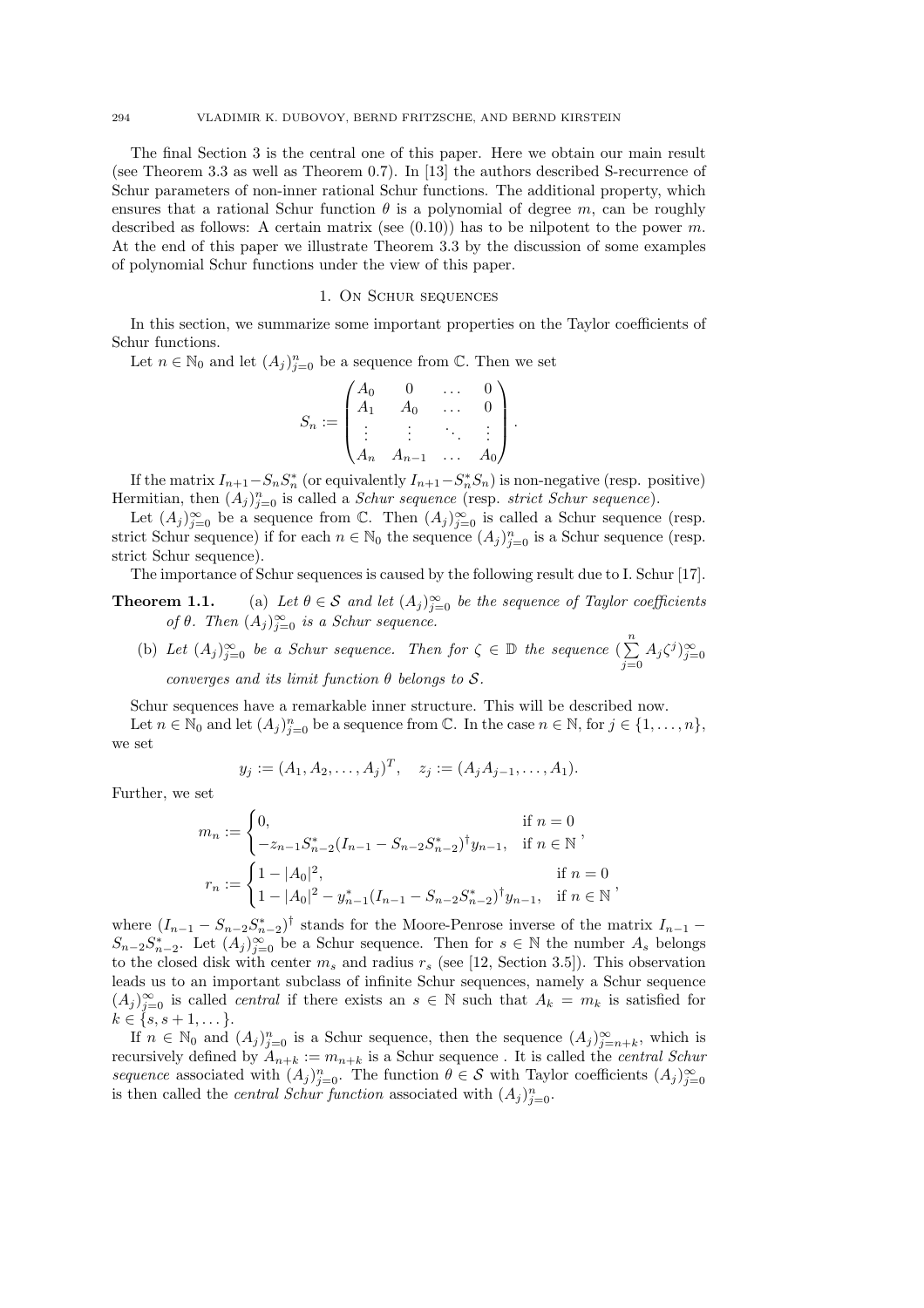The following result indicates the important role of the functions considered in Example 0.4 within the class  $\mathcal{SP}_m \setminus J$ . Namely, we see now that these functions are the only polynomials of degree m, which are non-inner central Schur functions.

**Theorem 1.2.** Let  $m \in \mathbb{N}$  and let  $(A_j)_{j=0}^m$  be a strict Schur sequence such that the central Schur function  $f_c$  associated with  $(A_j)_{j=0}^m$  belongs to  $\mathcal{SP}_m \setminus J$ . Then  $A_m \in \mathbb{D} \setminus \{0\}$  and  $A_j = 0$  for  $j \in \{0, \ldots, m-1\}.$ 

*Proof.* We use the concrete expression for the function  $f_c$ , which was obtained in [14]. Namely, it was shown there that the function  $f_c$  is rational. We recall the corresponding quotient representation of  $f_c$ . Let  $e_{m-1}$  :  $\mathbb{C} \to \mathbb{C}^{m+1}$  be defined by

$$
e_{m-1}(\zeta) := (1, \zeta, \ldots, \zeta^{m-1}).
$$

Further, let  $\pi_m : \mathbb{C} \to \mathbb{C}$  and  $\rho_m : \mathbb{C} \to \mathbb{C}$  be defined by

$$
\pi_m(\zeta) := A_0 + \zeta \cdot e_{m-1}(\zeta)(I_m - S_{m-1}S_{m-1}^*)^{-1}y_m
$$

and

$$
\rho_m(\zeta) := 1 + \zeta \cdot e_{m-1}(\zeta) (I_m - S_{m-1}^* S_{m-1})^{-1} S_{m-1}^* y_m.
$$

Then, for  $\zeta \in \mathbb{D}$ , it holds  $\rho_m(\zeta) \neq 0$  and

(1.1) 
$$
f_c(\zeta) = \frac{\pi_m(\zeta)}{\rho_m(\zeta)}.
$$

Let  $P_c$  be the unique polynomial, which satisfies Rstr.  $\mathbb{D}P_c = f_c$ . Because of  $f_c \in \mathcal{SP}_m \backslash J$ , we have then

$$
\deg P_c = m.
$$

From  $(1.1)$  we get

$$
\pi_m = \rho_m \cdot P_c,
$$

which implies

$$
\deg \pi_m = \deg \rho_m + \deg P_c = \deg \rho_m + m.
$$

On the other side, from the construction of  $\pi_m$  it is clear that

 $\deg \pi_m \leq m$ .

Thus, deg  $\rho_m = 0$ . Combining this with the construction of  $\rho_m$ , we see that

$$
(I_m - S_{m-1}^* S_{m-1})^{-1} S_{m-1}^* y_m = 0_{(m-1)\times 1}
$$

and, consequently,  $S_{m-1}^* y_m = 0_{(m-1)\times 1}$ . Thus,

(1.2) 
$$
\begin{pmatrix} A_0 & \overline{A_1} & \cdots & \overline{A_{m-1}} \\ 0 & A_0 & \cdots & \overline{A_{m-2}} \\ \vdots & \vdots & \ddots & \vdots \\ 0 & 0 & \cdots & A_0 \end{pmatrix} \begin{pmatrix} A_1 \\ A_2 \\ \vdots \\ A_m \end{pmatrix} = \begin{pmatrix} 0 \\ 0 \\ \vdots \\ 0 \end{pmatrix}.
$$

Because of  $P_c(\zeta) = \sum_{j=0}^{m} A_j \zeta^j$  and  $\deg P_c = m$ , we have  $A_m \neq 0$ . Thus, we obtain successively from (1.2) that  $A_j = 0$  for  $j \in \{0, ..., m-1\}$ . Because  $(A_j)_{j=0}^m$  is a strict Schur sequence, we even have  $A_m \in \mathbb{D} \setminus \{0\}.$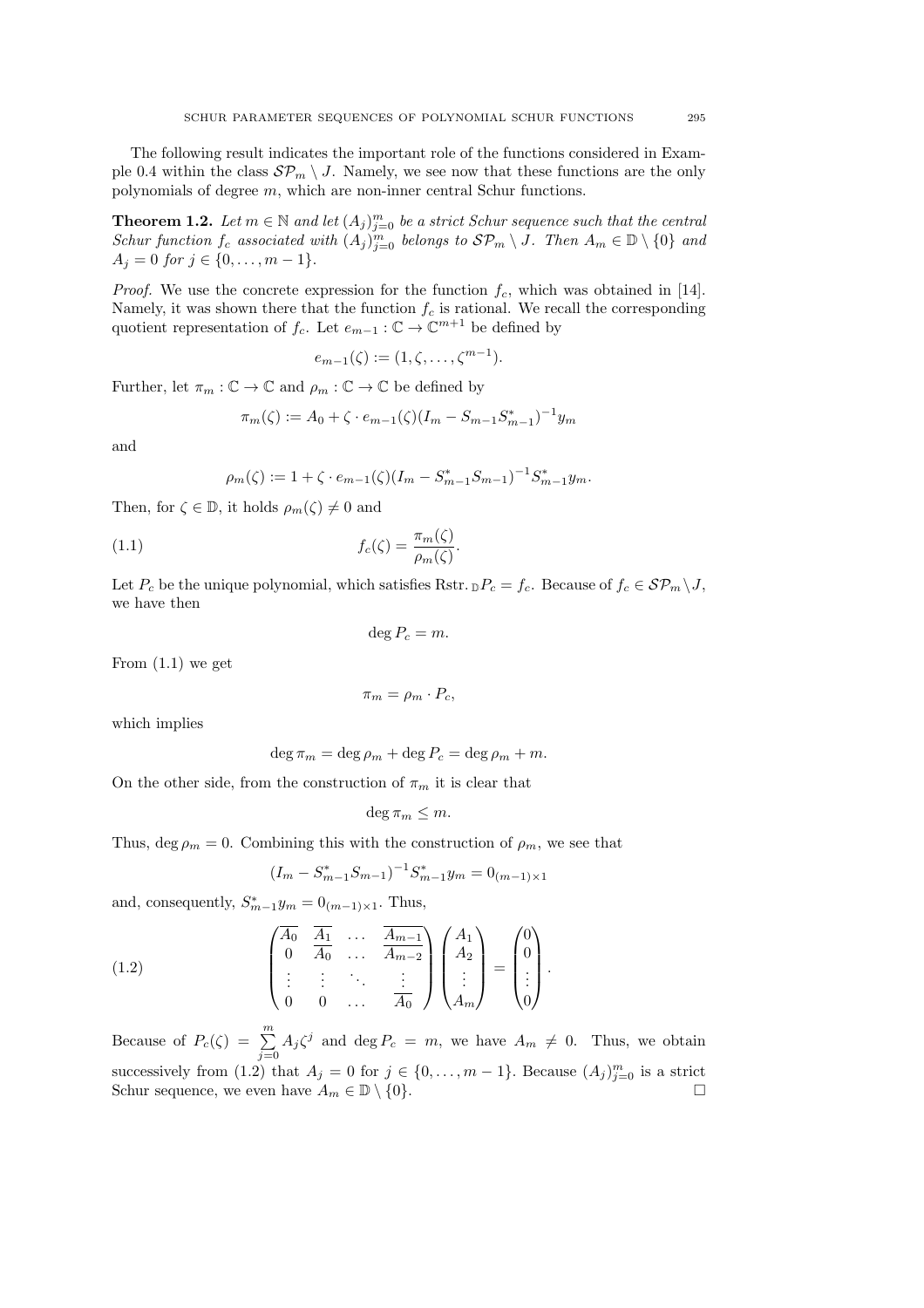## 2. On an operator model of a Schur function in terms of its Schur **PARAMETERS**

2.1. Shifts contained in contractions and unitary colligations. Let  $T$  be a contraction acting in some Hilbert space  $\mathfrak{H}$ , i.e.,  $||T|| \leq 1$  (in this paper all Hilbert spaces are assumed to be complex and separable, all operators are assumed to be linear). The operators

$$
D_T := \sqrt{I_{\mathfrak{H}} - T^*T} \quad \text{and} \quad D_{T^*} := \sqrt{I_{\mathfrak{H}} - TT^*}
$$

are called the *deficiency operators* of  $T$ . The closures of their ranges

$$
\mathcal{D}_T := D_T(\mathfrak{H}) \quad \text{and} \quad \mathcal{D}_{T^*} := D_{T^*}(\mathfrak{H})
$$

are called the *deficiency spaces* of  $T$ . The dimensions of these spaces

$$
\delta_T := \dim \mathcal{D}_T \quad \text{and} \quad \delta_{T^*} := \dim \mathcal{D}_{T^*}
$$

are called the *deficiency numbers* of the contraction T. In this way, the condition  $\delta_T = 0$ (resp.  $\delta_{T^*} = 0$ ) characterizes isometric (resp. coisometric) operators, whereas the conditions  $\delta_T = \delta_{T^*} = 0$  characterize unitary operators. Note that an operator is called coisometric if its adjoint is isometric. Clearly,  $TD_T^2 = D_{T^*}^2 T$ . From here (see, e.g., Sz.-Nagy/ Foias [19, Chapter I]) it follows that  $TD_T = D_{T^*}T$ . Passing to the adjoint operators we obtain

(2.1) 
$$
T^*D_{T^*} = D_T T^*.
$$

Starting from the contraction T we can always find Hilbert spaces  $\mathfrak{F}$  and  $\mathfrak{G}$  and operators  $F: \mathfrak{F} \to \mathfrak{H}, G: \mathfrak{H} \to \mathfrak{G}$ , and  $S: \mathfrak{F} \to \mathfrak{G}$  such that the operator matrix

(2.2) 
$$
U = \begin{pmatrix} T & F \\ G & S \end{pmatrix} : \mathfrak{H} \oplus \mathfrak{F} \to \mathfrak{H} \oplus \mathfrak{G}
$$

is unitary, i.e., the conditions  $U^*U = I_{\mathfrak{H}\oplus\mathfrak{F}}$  and  $UU^* = I_{\mathfrak{H}\oplus\mathfrak{G}}$  are satisfied. Obviously, these identities can be rewritten in the form

(2.3) 
$$
T^*T + G^*G = I_{\mathfrak{H}}, \quad F^*F + S^*S = I_{\mathfrak{F}}, \quad T^*F + G^*S = 0,
$$

$$
TT^* + FF^* = I_{\mathfrak{H}}, \quad GG^* + SS^* = I_{\mathfrak{G}}, \quad TG^* + FS^* = 0.
$$

As an example for such a construction one can consider the spaces  $\mathfrak{F} := \mathcal{D}_{T^*}, \mathfrak{G} := \mathcal{D}_T$ , and the operators

$$
F := \text{Rstr.}_{\mathcal{D}_{T^*}} D_{T^*} : \mathfrak{F} \to \mathfrak{H}, \quad G := D_T : \mathfrak{H} \to \mathfrak{G}, \quad S := \text{Rstr.}_{\mathcal{D}_{T^*}}(-T^*) : \mathfrak{F} \to \mathfrak{G}.
$$

Using  $(2.1)$ , it is easily checked that the conditions  $(2.3)$  are fulfilled in this case. Note that in the general situation from (2.3) it follows  $G^*G = D_T^2$ ,  $FF^* = D_{T^*}^2$ . Hence,

(2.4) 
$$
\overline{G^*(\mathfrak{G})} = \mathcal{D}_T, \quad \overline{F(\mathfrak{F})} = \mathcal{D}_{T^*}.
$$

Definition 2.1. The ordered tuple

(2.5) 
$$
\Delta = (\mathfrak{H}, \mathfrak{F}, \mathfrak{G}; T, F, G, S)
$$

consisting of three Hilbert spaces  $\mathfrak{H}, \mathfrak{F}, \mathfrak{G}$  and four operators T, F, G, S, where

$$
T : \mathfrak{H} \to \mathfrak{H}, \quad F : \mathfrak{F} \to \mathfrak{H}, \quad G : \mathfrak{H} \to \mathfrak{G}, \quad S : \mathfrak{F} \to \mathfrak{G}
$$

is called a unitary colligation (or more short colligation) if the operator matrix  $U$  given via (2.2) is unitary.

The operator T is called the *fundamental operator* of the colligation  $\Delta$ . Clearly, the fundamental operator of a colligation is a contraction. The operation of representing a contraction  $T$  as fundamental operator of a unitary colligation is called embedding  $T$ in a colligation. The space  $\mathfrak{H}$  of the colligation  $\Delta$  is called *inner*, whereas the spaces  $\mathfrak{F}$ and  $\mathfrak{G}$  are called *outer*. This embedding permits us to use the spectral theory of unitary operators for the study of contractions (see, e.g., Sz.-Nagy/ Foias [19]).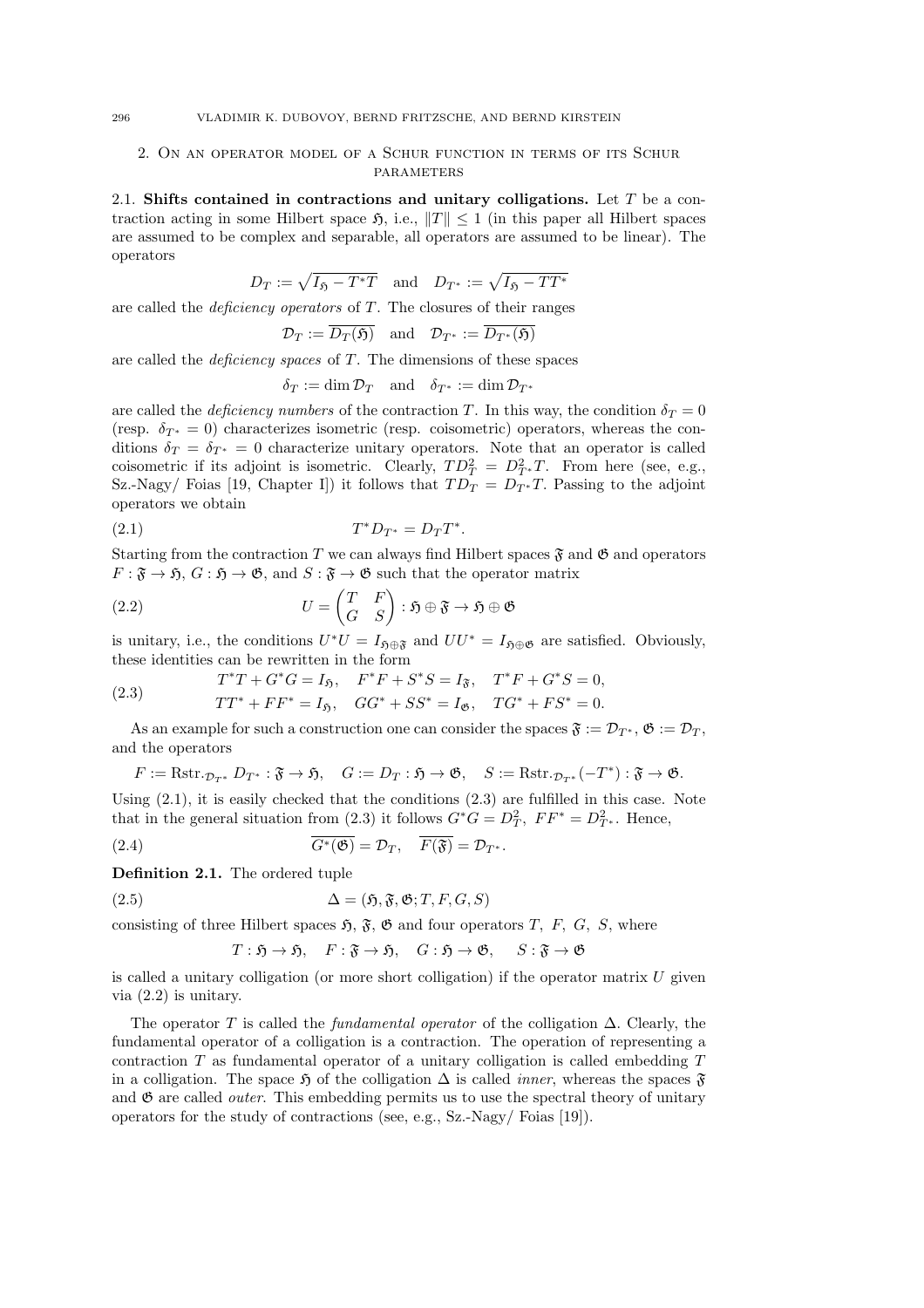The spaces  $\mathfrak{H}_{\mathfrak{F}} := \bigvee_{n=0}^{\infty}$  $T^nF(\mathfrak{F}), \ \mathfrak{H}_\mathfrak{G} \ := \ \bigvee_{n=0}^\infty$  $T^{n}G^{*}(\mathfrak{G})$  and their orthogonal complements  $\mathfrak{H}_{\mathfrak{F}}^{\perp} := \mathfrak{H} \ominus \mathfrak{H}_{\mathfrak{F}}, \mathfrak{H}_{\mathfrak{G}}^{\perp} := \mathfrak{H} \ominus \mathfrak{H}_{\mathfrak{G}}$  play an important role in the theory of colligations. Clearly,

$$
\mathfrak{H} = \mathfrak{H}_{\mathfrak{F}} \oplus \mathfrak{H}_{\mathfrak{F}}^{\perp}.
$$

$$
\mathfrak{H}=\mathfrak{H}_{\mathfrak{G}}^{\perp}\oplus\mathfrak{H}_{\mathfrak{G}}.
$$

The spaces  $\mathfrak{H}_{\mathfrak{F}}$  and  $\mathfrak{H}_{\mathfrak{G}}$  are called the spaces of *controllability* and *observability*, respectively. From (2.4) it follows that these spaces can also be defined in an alternate way, namely

(2.8) 
$$
\mathfrak{H}_{\mathfrak{F}} := \bigvee_{n=0}^{\infty} T^n \mathcal{D}_{T^*}, \quad \mathfrak{H}_{\mathfrak{G}} := \bigvee_{n=0}^{\infty} T^{*n} \mathcal{D}_T.
$$

Consequently, the spaces  $\mathfrak{H}_{\mathfrak{F}}$  and  $\mathfrak{H}_{\mathfrak{G}}$  do not depend on the concrete way of embedding T in a colligation. Note that  $\mathfrak{H}_{\mathfrak{F}}$  is invariant with respect to T, whereas  $\mathfrak{H}_{\mathfrak{G}}$  is invariant with respect to  $T^*$ . This means that  $\mathfrak{H}_{\mathfrak{F}}^{\perp}$  and  $\mathfrak{H}_{\mathfrak{G}}^{\perp}$  are invariant with respect to  $T^*$  and  $T$ , respectively. Switching over to the kernel of the adjoint operators in the identities (2.8), we obtain

(2.9) 
$$
\mathfrak{H}_{\mathfrak{F}}^{\perp} = \bigcap_{n=0}^{\infty} \ker(D_{T^*} T^{*n}), \quad \mathfrak{H}_{\mathfrak{G}}^{\perp} = \bigcap_{n=0}^{\infty} \ker(D_T T^n).
$$

**Theorem 2.2.** The identities  $\mathfrak{H}_{\mathfrak{G}}^{\perp} = \{h \in \mathfrak{H} : ||T^n h|| = ||h||, n = 1, 2, 3, \ldots\}$  and  $\mathfrak{H}_{\mathfrak{F}}^{\perp} = \{h \in \mathfrak{H} : ||T^{*n}h|| = ||h||, n = 1, 2, 3, \ldots\}$  hold true.

*Proof.* For  $n = 1, 2, 3, \ldots$ , clearly,  $||T^n h||^2 = (T^{*n}T^n h, h) = (T^{*n-1}T^{n-1}h, h)$  $(T^{*n-1}D_T^2T^{n-1}h, h)$ . Now the first assertion follows from (2.9) and the identity  $||T^{n-1}h||^2 - ||T^n h||^2 = ||D_T T^{n-1}h||^2$ ,  $n = 1, 2, 3, \dots$ . Analogously, the second assertion can be proved.

**Corollary 2.3.** The space  $\mathfrak{H}_{\mathfrak{G}}^{\perp}$  (resp.  $\mathfrak{H}_{\mathfrak{F}}^{\perp}$ ) is characterized by the following properties:

- (a)  $\mathfrak{H}_{\mathfrak{G}}^{\perp}$  (resp.  $\mathfrak{H}_{\mathfrak{F}}^{\perp}$ ) is invariant with respect to T (resp.  $T^*$ ).
- (b) Rstr. $\mathfrak{H}_{\mathfrak{G}}^{\perp}T$  (resp. Rstr. $\mathfrak{H}_{\mathfrak{F}}^{\perp}T^*$ ) is an isometric operator.
- (c)  $\mathfrak{H}_{\mathfrak{G}}^{\perp}$  (resp.  $\mathfrak{H}_{\mathfrak{F}}^{\perp}$ ) is the maximal subspace of  $\mathfrak{H}$  having the properties (a) and (b).

From the preceding consideration we immediately obtain the following result.

Theorem 2.4. The identity  $\mathfrak{H}_{\mathfrak{G}}^{\perp} \cap \mathfrak{H}_{\mathfrak{F}}^{\perp} = \{h : \in \mathfrak{H} : ||T^{*n}h|| = ||h|| = ||T^n h||, n =$  $1, 2, 3, \ldots\}$  holds true.

Corollary 2.5. The subspace  $5\frac{1}{8} \cap 5\frac{1}{8}$  is the maximal among all subspaces  $5'$  of  $5$ having the following properties:  $\mathfrak{H}'$  reduces T and Rstr. $\mathfrak{H}'$  is a unitary operator.

A contraction T on  $\mathfrak H$  is called *completely nonunitary* if there is no nontrivial reducing subspace  $\mathfrak L$  of  $\mathfrak H$  for which the operator Rstr.  $\mathfrak L T$  is unitary. Consequently, a contraction is completely nonunitary if and only if  $\mathfrak{H}_{\mathfrak{G}}^{\perp} \cap \mathfrak{H}_{\mathfrak{F}}^{\perp} = \{0\}$ . The colligation  $\Delta$  given in  $(2.5)$ is called *simple* if  $\mathfrak{H} = \mathfrak{H}_{\mathfrak{F}} \vee \mathfrak{H}_{\mathfrak{G}}$ . Hence, the colligation  $\Delta$  is simple if and only if its fundamental operator  $T$  is a completely nonunitary contraction. Taking into account the Wold decomposition for isometric operators (see, e.g., Sz-Nagy/ Foias [19, Chapter I]) from Corollary 2.3 we infer the following result:

**Theorem 2.6.** Let T be a completely nonunitary contraction in  $\mathfrak{H}$ . Then the subspace  $\mathfrak{H}^{\perp}_{\mathfrak{G}}$  (resp.  $\mathfrak{H}^{\perp}_{\mathfrak{F}}$ ) is characterized by the following properties:

- (a)  $\mathfrak{H}_{\mathfrak{G}}^{\perp}$  (resp.  $\mathfrak{H}_{\mathfrak{F}}^{\perp}$ ) is invariant with respect to T (resp. T\*).
- (b) The operator Rstr. $_{\mathfrak{H}_{\mathfrak{S}}^{\perp}} T$  (resp. Rstr. $_{\mathfrak{H}_{\mathfrak{F}}^{\perp}} T^*$ ) is unilateral shift.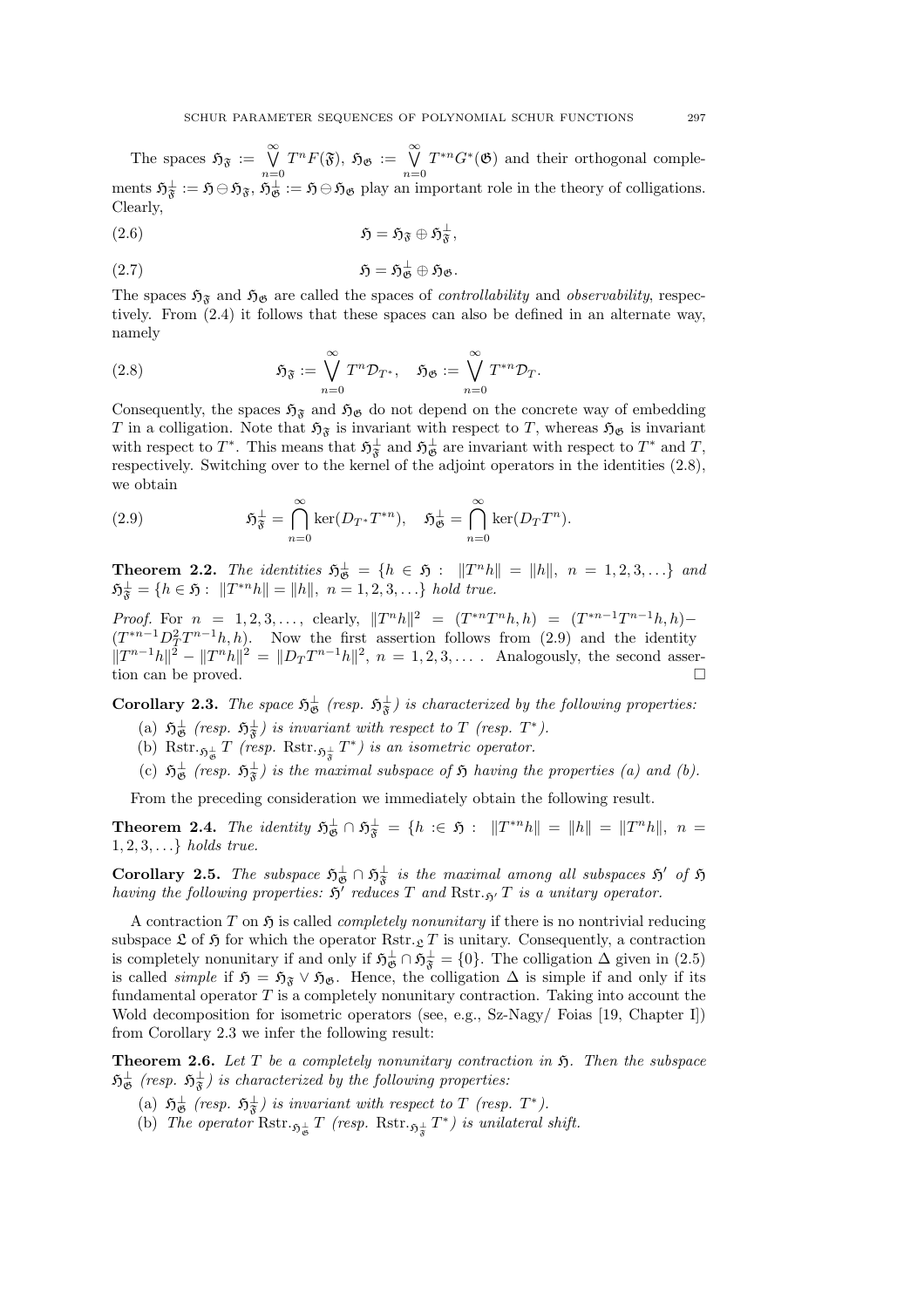(c)  $\mathfrak{H}_{\mathfrak{G}}^{\perp}$  (resp.  $\mathfrak{H}_{\mathfrak{F}}^{\perp}$ ) is the maximal subspace of  $\mathfrak{H}$  having the properties (a) and (b).

We say that a unilateral shift  $V : \mathfrak{L} \to \mathfrak{L}$  is *contained* in the contraction T if  $\mathfrak{L}$  is a subspace of  $\mathfrak{H}$ , which is invariant with respect to T and Rstr.  $T = V$  is satisfied.

**Definition 2.7.** Let T be a completely nonunitary contraction in  $\mathfrak{H}$ . Then the shift  $V_T := \text{Rstr.}_{\mathfrak{H}^{\perp}_{\mathfrak{G}}} T$  is called the maximal shift contained in T.

By a coshift we mean an operator the adjoint of which is a unilateral shift. We say that a coshift  $\tilde{V} : \tilde{\mathfrak{L}} \to \tilde{\mathfrak{L}}$  is contained in T if the unilateral shift  $\tilde{V}^*$  is contained in  $T^*$ . Then from Theorem 2.6 it follows that the operator  $V_{T^*} = \text{Rstr.}_{\mathfrak{H}^+_S}T^*$  is the maximal shift contained in  $T^*$ . If  $\mathfrak{H}_{\mathfrak{G}}^{\perp} = \{0\}$  (resp.  $\mathfrak{H}_{\mathfrak{F}}^{\perp} = \{0\}$ ), we will say that the shift  $V_T$  (resp.  $V_{T^*}$ ) has multiplicity zero.

**Definition 2.8.** Let T be a completely nonunitary contraction in  $\mathfrak{H}$ . Then the coshift  $\tilde{V}_T := (V_{T^*})^*$  is called the maximal coshift contained in T.

Let T be a completely nonunitary contraction in  $\mathfrak{H}$ . From the above considerations it follows that the decomposition (2.6) corresponds to the block representation

(2.10) 
$$
T = \begin{pmatrix} T_{\mathfrak{F}} & * \\ 0 & \tilde{V}_T \end{pmatrix}.
$$

Analogously, the decomposition (2.7) corresponds to the block representation

(2.11) 
$$
T = \begin{pmatrix} V_T & * \\ 0 & T_{\mathfrak{G}} \end{pmatrix}.
$$

The properties of a completely nonunitary contraction  $T$  are determined in many aspects by the mutual position of the subspaces  $\mathfrak{H}^{\perp}_{\mathfrak{F}}$  and  $\mathfrak{H}^{\perp}_{\mathfrak{G}}$ . According to this we note that in [11, Subsection 3.2] (see also Subsection 2.4 of this paper) a description of the mutual position of these subspaces was given.

**Theorem 2.9.** Let T be a completely nonunitary contraction in  $\mathfrak{H}$ . Then the multiplicities of the maximal shifts  $V_T$  and  $V_{T^*}$  are not greater than  $\delta_{T^*}$  and  $\delta_T$ , respectively.

*Proof.* See [11, Theorem 1.9].

Corollary 2.10. Let  $\Delta$  be a simple unitary colligation of type (2.5). Denote  $\mathfrak{L}_0$  and  $\tilde{\mathfrak{L}}_0$  the generating wandering subspaces for the maximal shifts  $V_T$  and  $V_{T^*}$ , respectively. Then  $\overline{P_{\mathfrak{L}_{0}}F(\mathfrak{F})} = \mathfrak{L}_{0}$ ,  $\overline{P_{\tilde{\mathfrak{L}}_{0}}G^{*}(\mathfrak{G})} = \tilde{L}_{0}$ , where  $P_{\mathfrak{L}_{0}}$  and  $P_{\tilde{\mathfrak{L}}_{0}}$  are the orthogonal projections from  $\mathfrak H$  onto  $\mathfrak L_0$  and  $\tilde{\mathfrak L}_0$ , respectively.

*Proof.* See [11, p. 181].

Remark 2.11. In [9, part III] it was shown that the multiplicity of the shift  $V_T$  coincides with  $\delta_{T^*}$  if and only if the multiplicity of the shift  $V_{T^*}$  coincides with  $\delta_T$ . Moreover, all remaining cases connected with the inequalities

 $0 \leq \dim \mathfrak{L}_0 < \delta_{T^*}, \quad 0 \leq \dim \tilde{\mathfrak{L}}_0 < \delta_T$ 

are possible.

2.2. Characteristic operator functions. Let  $\mathfrak F$  and  $\mathfrak G$  be Hilbert spaces.

**Definition 2.12.** The symbol  $S(\mathbb{D}; \mathfrak{F}, \mathfrak{G})$  denotes the set of all operator-valued functions which are defined and holomorphic in  $\mathbb D$  and the values of which are contractive operators acting between  $\mathfrak{F}$  and  $\mathfrak{G}$ .

**Definition 2.13.** Let  $\Delta$  be the unitary colligation given in (2.5). The operator function

$$
\theta_{\Delta}(\zeta) := S + \zeta G (I_{\mathfrak{H}} - \zeta T)^{-1} F, \quad \zeta \in \mathbb{D},
$$

is called the characteristic operator function (c.o.f) of the colligation  $\Delta$ .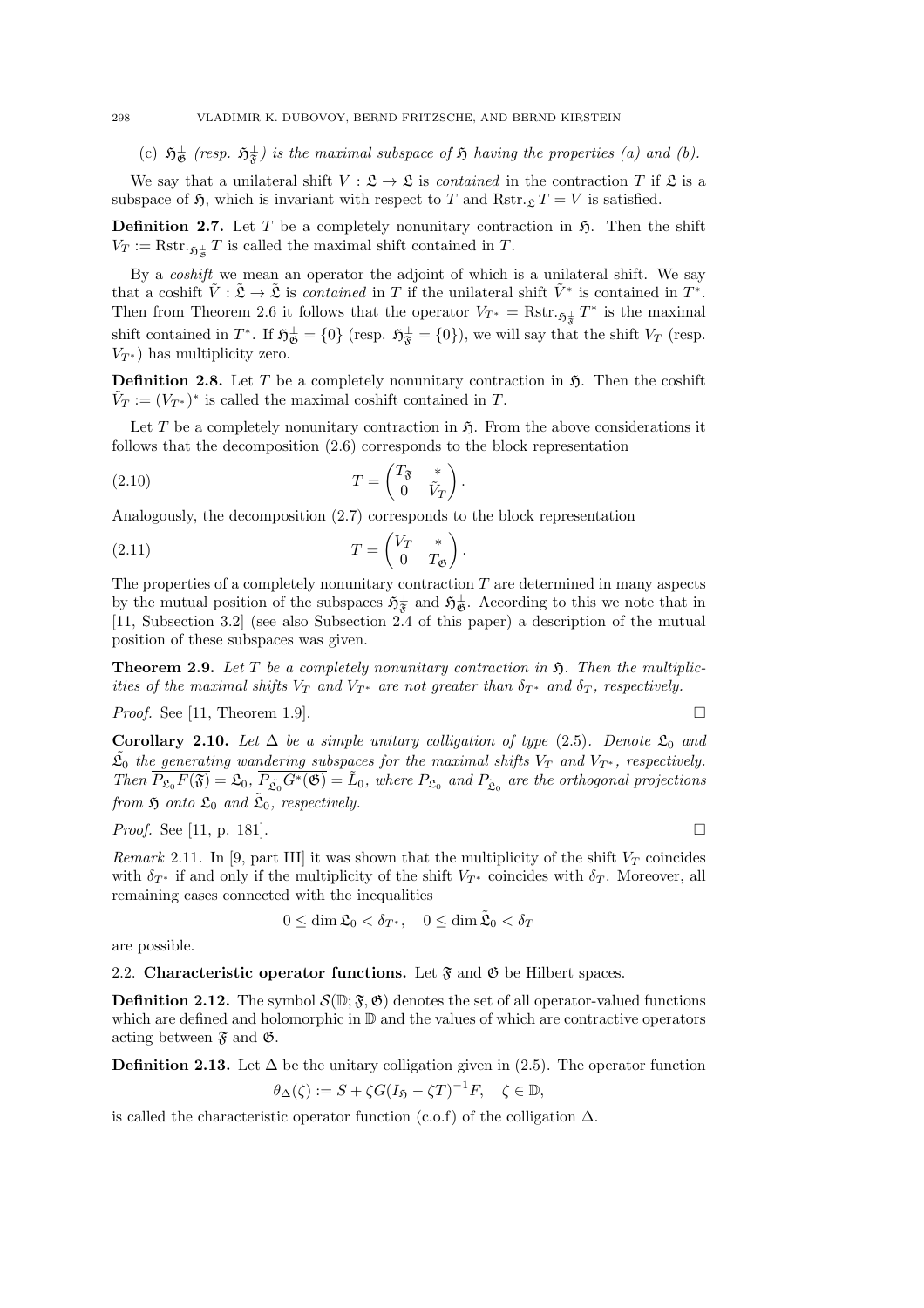The next result is very important (see, e.g., Brodskii [8]):

**Theorem 2.14.** The characteristic operator function  $\theta_{\Delta}$  of the unitary colligation  $\Delta$ belongs to the class  $S(\mathbb{D}; \mathfrak{F}, \mathfrak{G})$ . Conversely, suppose that  $\theta$  is an operator function belonging to the class  $S(\mathbb{D}; \mathfrak{F}, \mathfrak{G})$ . Then there exists a simple unitary colligation  $\Delta$  of the form (2.5) such that  $\theta$  is the characteristic operator function of  $\Delta$ .

**Definition 2.15.** Let  $\Delta_k = (\mathfrak{H}_k, \mathfrak{F}, \mathfrak{G}; T_k, F_k, G_k, S_k), k = 1, 2$ , be unitary colligations. Then  $\Delta_1$  and  $\Delta_2$  are called unitarily equivalent if  $S_1 = S_2$  and if there exists a unitary operator  $Z : \mathfrak{H}_1 \to \mathfrak{H}_2$  which satisfies  $ZT_1 = T_2Z$ ,  $ZF_1 = F_2$ ,  $G_2Z = G_1$ .

It can be easily seen that the characteristic operator functions of unitarily equivalent colligations coincide. In this connection it turns out to be important that the converse statement is also true (see, e.g., Brodskii [8]):

**Theorem 2.16.** If the characteristic operator functions of two simple colligations coincide then the colligations are unitarily equivalent.

2.3. Description of the model of a unitary colligation if the infinite product  $\sum_{i=1}^{\infty}$  $\prod_{j=0} (1 - |\gamma_j|^2)$  converges. Let  $\theta \in \mathcal{S}$  be such that the sequence  $\gamma = (\gamma_j)_{j=0}^{\infty}$  of its Schur parameters fulfills convergence of the product (0.2), i.e.  $\gamma \in \Gamma \ell_2$ . Further, let

(2.12) 
$$
\Delta = (\mathfrak{H}, \mathfrak{F}, \mathfrak{G}; T, F, G, S)
$$

be a simple unitary colligation, which satisfies  $\theta_{\Delta} = \theta$ . In the considered case is  $\mathfrak{F} = \mathfrak{G} =$ C. we take 1 as basis vector of the one-dimensional vector space C. Set

(2.13) 
$$
\phi'_1 := F(1), \quad \widetilde{\phi}'_1 := G^*(1).
$$

Then using (2.8) we have  $\mathfrak{H}_{\mathfrak{F}} = \bigvee^{\infty}$  $n=0$  $T^n\phi'_1, \, \mathfrak{H}_\mathfrak{G} = \, \bigvee^\infty$  $n=0$  $T^{*n}\widetilde{\phi}_1'$ . If  $(f_\alpha)_{\alpha\in\mathcal{A}}$  is some family of vectors from  $H$ , the symbol  $\forall$  $\bigvee_{\alpha \in \mathcal{A}} f_{\alpha}$  denotes the smallest (closed) linear subspace, which contains all vectors, which belong to this family. Hence, the Gram-Schmidt orthogonalization procedure determines a unique orthonormal basis  $(\phi_k)_{k=0}^{\infty}$  of the subspace  $\mathfrak{H}_{\mathfrak{F}}$ such that for  $n \in \mathbb{N}$  the conditions

(2.14) 
$$
\bigvee_{k=1}^{n} \phi_k = \bigvee_{k=0}^{n-1} T^k \phi'_1, \quad (T^{n-1} \phi'_1, \phi_n) > 0
$$

are satisfied. In view of the convergence of the infinite product (0.2), we have  $\mathfrak{H}^{\perp}_{\mathfrak{F}}=$  $\mathfrak{H}\ominus\mathfrak{H}_{\mathfrak{F}}\neq\{0\}$  (see [11, Corollary 2.10]). Denote by  $\widetilde{L}_0$  the generating wandering subspace for the shift  $V_{T^*}$ . Then

(2.15) 
$$
\mathfrak{H}_{\mathfrak{F}}^{\perp} = \bigoplus_{n=0}^{\infty} (T^*)^n \widetilde{L}_0,
$$

where, in view of Theorem 2.9, we have dim  $\widetilde{L}_0 = 1$ . In view of Corollary 2.10, there exists a unique unit vector  $\psi_1 \in L_0$  such that

$$
(2.16) \qquad (\widetilde{\phi}'_1, \psi_1) > 0,
$$

where  $\phi'_{1}$  is defined in (2.13). In view of (2.15) and (2.16), the sequence  $(\psi_{k})_{k\in\mathbb{N}}$ , where  $\psi_k := (T^*)^{k-1} \psi_q, k \in \{1, 2, \ldots, \}$  is the unique orthonormal basis in  $\mathfrak{H}_{\mathfrak{F}}^{\perp}$  satisfying the conditions

(2.17) 
$$
(\widetilde{\phi}'_1, \psi_1) > 0, \quad \psi_{k+1} = T^* \psi_k, \quad k \in \{1, 2, \dots\}.
$$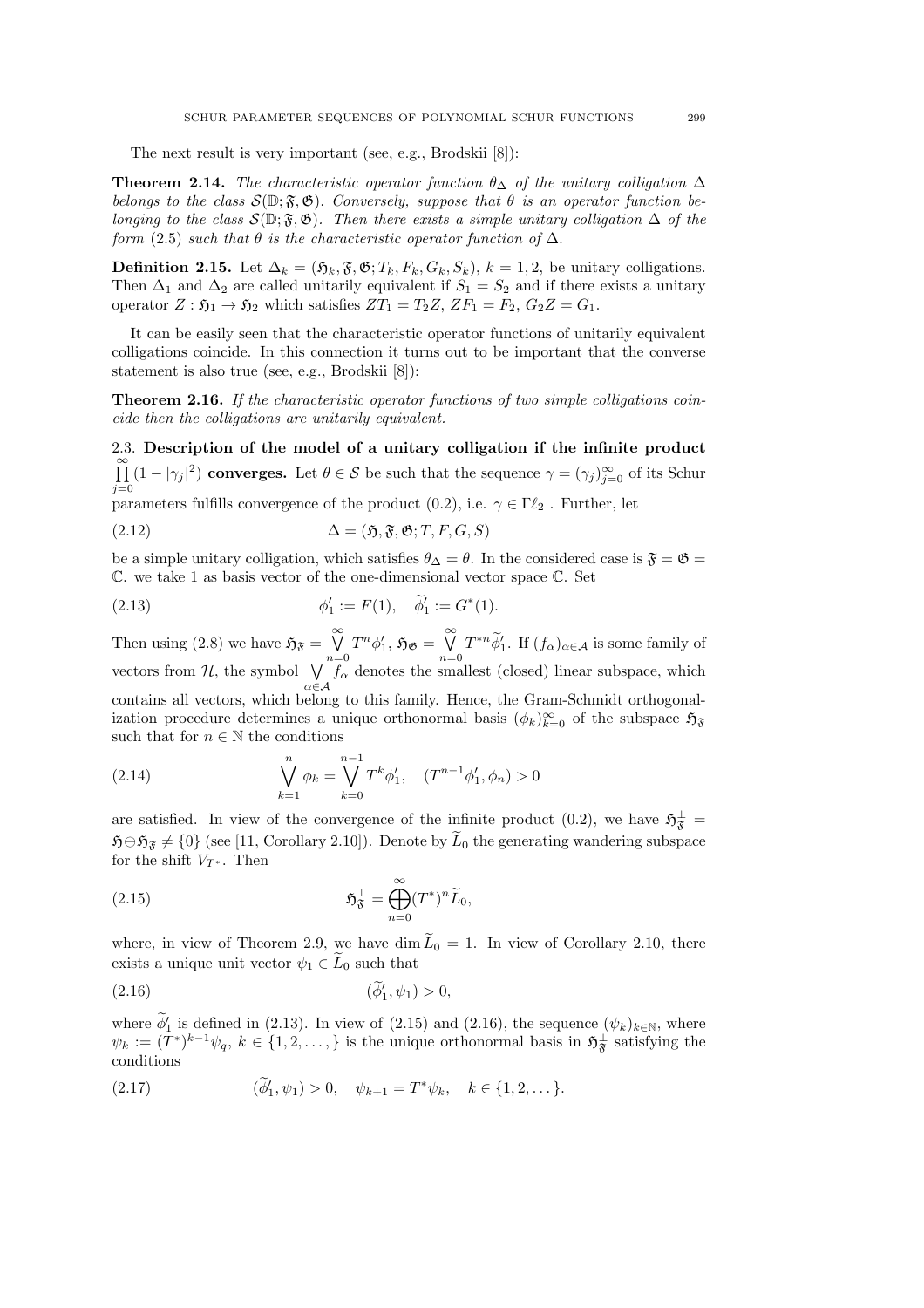# Definition 2.17. The constructed orthonormal basis

(2.18) 
$$
\phi_1, \phi_2, \ldots; \psi_1, \psi_2, \ldots
$$

of  $\mathfrak{H}$ , which satisfies the conditions (2.14) and (2.17) is called *canonical*.

From the form of its construction it becomes clear that the canonical basis of  $\mathfrak{H}$ is uniquely defined by conditions (2.14) and (2.17). This allows us to identify in the following considerations operators and their matrix representations with respect to this basis. We note that we suppose in the sequel that the vectors of the canonical basis are ordered as in (2.18). From the above considerations it follows that the matrix of the operator  $T$  with respect to the canonical basis of  $\mathfrak H$  has block triangular form

$$
T = \begin{pmatrix} T_{\mathfrak{F}} & \widetilde{R} \\ 0 & \widetilde{V}_T \end{pmatrix}, \quad \widetilde{V}_T := (V_{T^*})^*.
$$

The following result is taken from [11, Theorem 2.13].

**Theorem 2.18.** Let  $\theta \in \mathcal{S}$  be such that its Schur parameters  $(\gamma_j)_{j=0}^{\infty}$  yields a convergent product (0.2). Further, let  $\Delta$  be a simple unitary colligation of the form (2.12), which satisfies  $\theta_{\Delta} = \theta$ . Let the canonical basis of the space  $\mathfrak H$  be given by (2.18). Then the operators  $T, F, G$ , and  $S$  have the following matrix representations with respect to this basis:  $\overline{a}$  $\sim$ 

(2.19) 
$$
T = \begin{pmatrix} T_{\mathfrak{F}} & \tilde{R} \\ 0 & \tilde{V}_T \end{pmatrix},
$$

where the operators in  $(2.19)$  are given by

$$
(2.20) \t T_{\mathfrak{F}} = \begin{pmatrix} -\overline{\gamma}_{0}\gamma_{1} & -\overline{\gamma}_{0}D_{\gamma_{1}}\gamma_{2} & \dots & -\overline{\gamma}_{0}\prod_{j=1}^{n-1}D_{\gamma_{j}}\gamma_{n} & \dots \\ D_{\gamma_{1}} & -\overline{\gamma}_{1}\gamma_{2} & \dots & -\overline{\gamma}_{1}\prod_{j=2}^{n-1}D_{\gamma_{j}}\gamma_{n} & \dots \\ 0 & D_{\gamma_{2}} & \dots & -\overline{\gamma}_{2}\prod_{j=3}^{n-1}D_{\gamma_{j}}\gamma_{n} & \dots \\ \vdots & \vdots & \vdots & \vdots \\ 0 & 0 & \dots & -\overline{\gamma}_{n-1}\gamma_{n} & \dots \\ \vdots & \vdots & \vdots & \vdots & \vdots \\ \end{pmatrix},
$$
  

$$
\widetilde{R} = \begin{pmatrix} -\overline{\gamma}_{0}\prod_{j=1}^{\infty}D_{\gamma_{j}} & 0 & 0 & \dots \\ -\overline{\gamma}_{1}\prod_{j=2}^{\infty}D_{\gamma_{j}} & 0 & 0 & \dots \\ -\overline{\gamma}_{n}\prod_{j=2}^{\infty}D_{\gamma_{j}} & 0 & 0 & \dots \\ \vdots & \vdots & \vdots & \vdots \\ -\overline{\gamma}_{n}\prod_{j=n+1}^{\infty}D_{\gamma_{j}} & 0 & 0 & \dots \\ \vdots & \vdots & \vdots & \vdots \end{pmatrix}, \quad \widetilde{V}_{T} = \begin{pmatrix} 0 & 1 & 0 & \dots \\ 0 & 0 & 1 & \dots \\ 0 & 0 & 0 & \dots \\ \vdots & \vdots & \vdots & \vdots \end{pmatrix}
$$

(2.21) 
$$
F = \text{col}(D_{\gamma_0}, 0, 0, \dots; 0, 0, 0, \dots) ,
$$

(2.22) 
$$
G = (\gamma_1 D_{\gamma_0}, \gamma_2 \prod_{j=0}^1 D_{\gamma_j}, \dots, \gamma_n \prod_{j=0}^{n-1} D_{\gamma_j}, \dots; \prod_{j=0}^{\infty} D_{\gamma_j}, 0, 0, \dots),
$$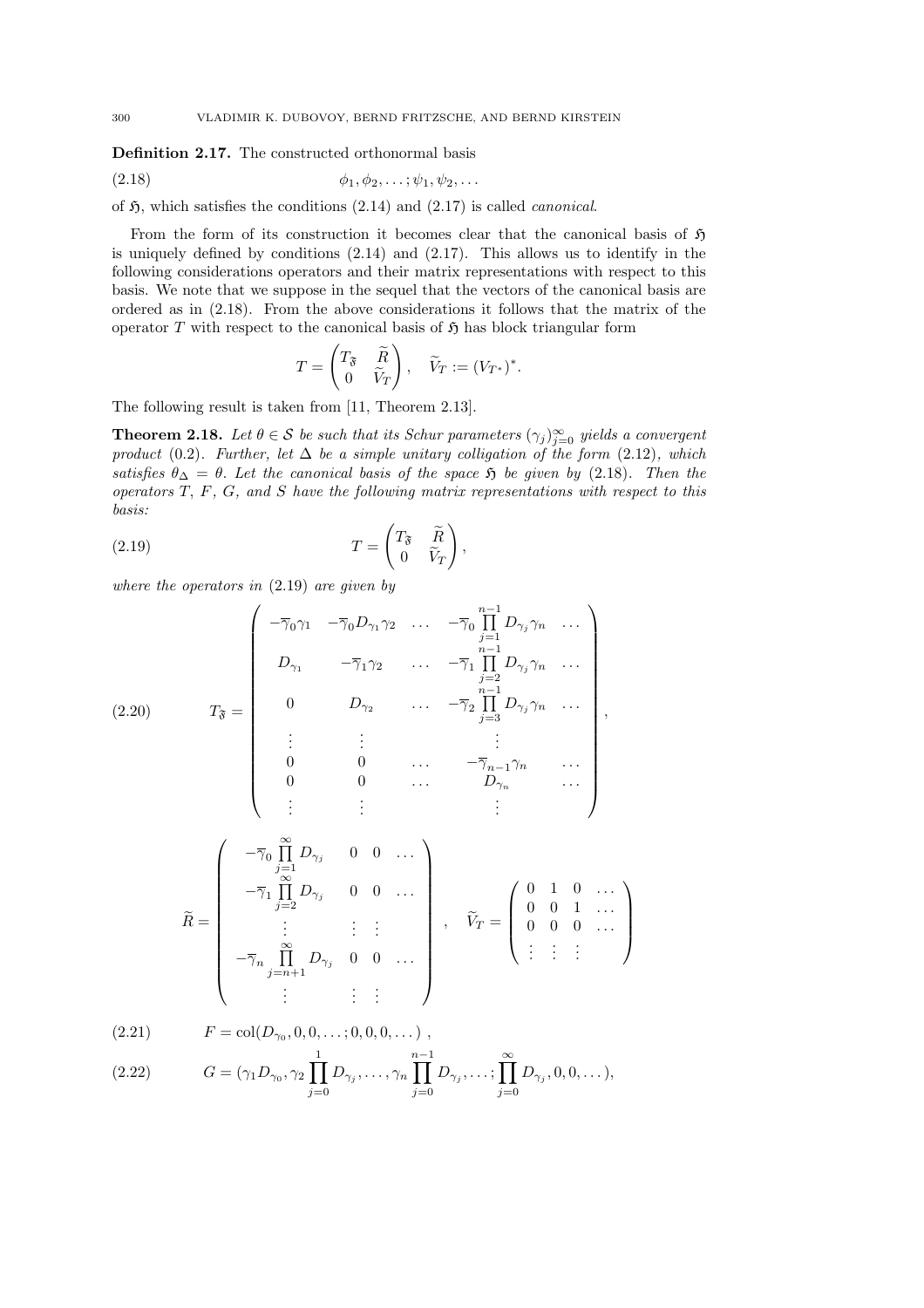$$
(2.23) \t\t S = \gamma_0,
$$

where  $\{D_{\gamma_j}\}_{j=0}^{\infty}$  are defined in (0.11).

Remark 2.19. According to a short description of the history connected with the model representation  $(2.19)$ – $(2.22)$ , we refer the reader to [11, 2.8. Comments].

2.4. On some connections between the maximal shifts  $V_T$  and  $V_{T^*}$  and the pseudocontinuability of the corresponding c. o. f.  $\theta$ . Let  $\theta \in \mathcal{S}$  be such that the product (0.2) formed from its Schur parameter sequence  $(\gamma_j)_{j=0}^{\infty}$  converges. Further, let  $\Delta$  be a simple unitary colligation of the form (2.12) which satisfies  $\theta_{\Delta} = \theta$ . Then from Theorem 2.18 and Remark 2.11 it follows that the contraction  $T$  (resp.  $T^*$ ) contains a nontrivial maximal shift  $V_T$  (resp.  $V_{T^*}$ ). Here, the multiplicities of the shifts  $V_T$  and  $V_{T^*}$  coincide and are equal to one. We consider the decompositions (2.6). Let

(2.24) 
$$
\mathfrak{N}_{\mathfrak{G}\mathfrak{F}} := \mathfrak{H}_{\mathfrak{G}} \cap \mathfrak{H}_{\mathfrak{F}}^{\perp}, \quad \mathfrak{N}_{\mathfrak{F}\mathfrak{G}} := \mathfrak{H}_{\mathfrak{F}} \cap \mathfrak{H}_{\mathfrak{G}}^{\perp},
$$

(2.25) 
$$
\mathfrak{H}_{\mathfrak{G}\mathfrak{F}} := \mathfrak{H}_{\mathfrak{G}} \oplus \mathfrak{N}_{\mathfrak{G}\mathfrak{F}}, \quad \mathfrak{H}_{\mathfrak{F}\mathfrak{G}} := \mathfrak{H}_{\mathfrak{F}} \oplus \mathfrak{N}_{\mathfrak{F}\mathfrak{G}}.
$$

Then we have the following decompositions of  $\mathfrak{H}$ :

(2.26) 
$$
\mathfrak{H} = \mathfrak{H}_{\mathfrak{G}}^{\perp} \oplus \mathfrak{H}_{\mathfrak{G} \mathfrak{F}} \oplus \mathfrak{N}_{\mathfrak{G} \mathfrak{F}},
$$

(2.27) 
$$
\mathfrak{H} = \mathfrak{N}_{\mathfrak{F} \mathfrak{G}} \oplus \mathfrak{H}_{\mathfrak{F} \mathfrak{G}} \oplus \mathfrak{H}_{\mathfrak{F}}^{\perp}.
$$

We note that with respect to the orthogonal decomposition  $(2.26)$  the contraction T admits the triangulation

(2.28) 
$$
T = \begin{pmatrix} V_T & * & * \\ 0 & T_{\mathfrak{G}\mathfrak{F}} & * \\ 0 & 0 & \widetilde{V}_{T_{\mathfrak{G}}}\end{pmatrix},
$$

where  $V_T$  is the maximal shift contained in T and  $V_{T_{\mathfrak{G}}}$  is the maximal coshift contained in  $T_{\mathfrak{G}}$  (see representation (2.11)). Hence, it follows from (2.7), (2.11), (2.26), and (2.28) that with respect to the orthogonal decomposition

$$
\mathfrak{H}_\mathfrak{G} = \mathfrak{H}_{\mathfrak{G} \mathfrak{F}} \oplus \mathfrak{N}_{\mathfrak{G} \mathfrak{F}}
$$

the operator  $T_{\mathfrak{G}}$  admits the block representation

(2.29) 
$$
T_{\mathfrak{G}} = \begin{pmatrix} T_{\mathfrak{G}\mathfrak{F}} & * \\ 0 & \tilde{V}_{T_{\mathfrak{G}}}\end{pmatrix}.
$$

Analogously, the orthogonal decomposition (2.27) corresponds to the triangulation

(2.30) 
$$
T = \begin{pmatrix} V_{T_{\mathfrak{F}}} & * & * \\ 0 & T_{\mathfrak{F}\mathfrak{G}} & * \\ 0 & 0 & \widetilde{V}_T \end{pmatrix},
$$

and it follows from  $(2.6)$ ,  $(2.10)$ , and  $(2.27)$  that

$$
T_{\mathfrak{F}} = \begin{pmatrix} V_{T_{\mathfrak{F}}} & * \\ 0 & T_{\mathfrak{F} \mathfrak{G}} \end{pmatrix}.
$$

From  $(2.24)$  and  $(2.25)$  it follows that

(2.31) 
$$
\mathfrak{H}_{\mathfrak{G}\mathfrak{F}} = \overline{P_{\mathfrak{H}_{\mathfrak{G}}}\mathfrak{H}_{\mathfrak{F}}}, \quad \mathfrak{H}_{\mathfrak{F}\mathfrak{G}} = \overline{P_{\mathfrak{H}_{\mathfrak{F}}}\mathfrak{H}_{\mathfrak{G}}}.
$$

Thus,

(2.32) 
$$
\dim \mathfrak{H}_{\mathfrak{G}\mathfrak{F}} = \dim \mathfrak{H}_{\mathfrak{F}\mathfrak{G}}.
$$

The following criterion of pseudocontinuability of a noninner Schur function (see, e.g., [11, Theorem 4.5]) plays an important role in our subsequent investigation.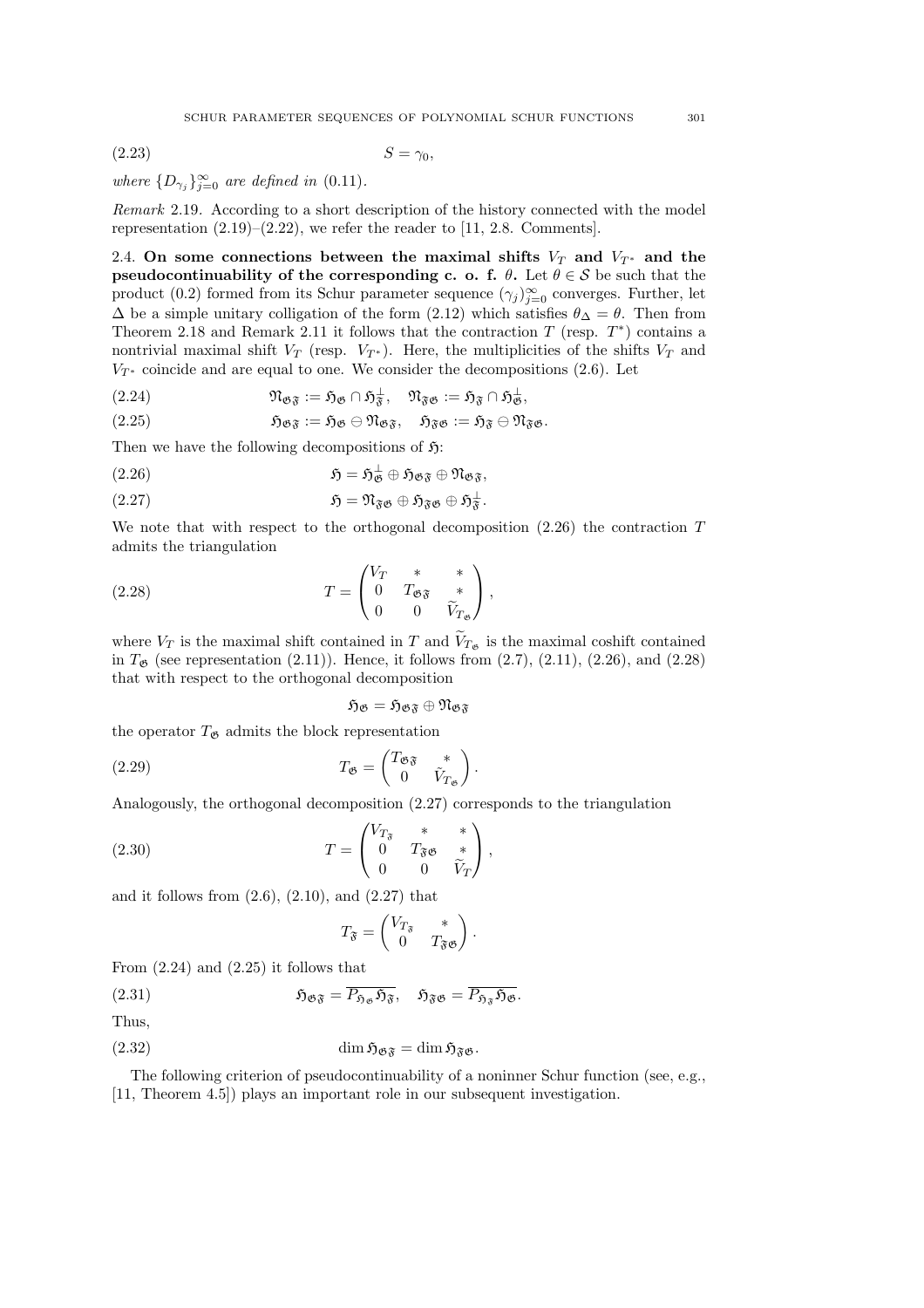**Theorem 2.20.** Let  $\theta \in \mathcal{S}$  and let  $\Delta$  be a simple unitary colligation of the form (2.12) which satisfies  $\theta_{\Delta} = \theta$ . Then the conditions  $\mathfrak{N}_{\mathfrak{G} \mathfrak{F}} \neq \{0\}$  and  $\mathfrak{N}_{\mathfrak{F} \mathfrak{G}} \neq \{0\}$  are equivalent. They are satisfied if and only if  $\theta \in \mathcal{S}\Pi \setminus J$ .

Corollary 2.21. If  $\theta \in \mathcal{SP} \setminus J$ , then  $\mathfrak{N}_{\mathfrak{GS}} \neq \{0\}$  and  $\mathfrak{N}_{\mathfrak{GS}} \neq \{0\}$ .

We consider the sequence of vectors

$$
(2.33) \quad \widetilde{\psi}_j = \sum_{k=j}^{\infty} \Pi_k L_{k-j} (W^j \gamma) \phi_k + \sum_{k=1}^{\infty} Q(W^{k+j-1} \gamma) \psi_k, \quad j \in \{1, 2, 3, \dots\},
$$

where

$$
Q(\gamma) = -\sum_{j=0}^{\infty} \gamma_j L_j(\gamma)
$$

and  $L_k(\gamma)$ ,  $\Pi_k$ , W are defined in (0.4), (0.6), and (0.3), respectively. The following result indicates the key role of the vector sequence  $(\tilde{\psi}_j)_{j=1}^{\infty}$ . It follows from Section 3 in [11] (see, in particular, Theorem 3.6 and formula (3.4) in [11]).

**Theorem 2.22.** The vector sequence  $(\widetilde{\psi}_j)_{j=1}^{\infty}$  is an orthonormal basis of the subspace  $\mathfrak{H}^{\perp}_{\mathfrak{G}},$  which satisfies

$$
V_T \widetilde{\psi}_j = \widetilde{\psi}_{j+1}, \quad j \in \{1, 2, \dots\}.
$$

Remark 2.23. Thus, the one-dimensional subspace generated by the vector  $\tilde{\psi}_1$  is a generating wandering subspace for the shift  $V_T$ .

2.5. Construction of a countable total vector system in  $\mathfrak{H}_{\mathfrak{G},\mathfrak{F}}$  and computation of the corresponding Gram determinants. Let  $\theta \in \mathcal{S}$  be such that its Schur parameter sequence  $(\gamma_j)_{j=0}^{\infty}$  belongs to  $\Gamma \ell_2$ . Further, let  $\Delta$  be a simple unitary colligation of the form (2.12), which satisfies  $\theta_{\Delta} = \theta$ .

**Theorem 2.24** ([11, Theorem 5.1]). The linear span of vectors

(2.34) 
$$
h_n := \phi_n - \Pi_n \sum_{j=1}^n \overline{L_{n-j}(W^j \gamma)} \widetilde{\psi}_j, \quad n \in \mathbb{N}
$$

is dense in  $\mathfrak{H}_{\mathfrak{G}\mathfrak{F}}$ . Here  $(\phi_k)_{k=1}^{\infty}$  denotes the orthonormal system taken from the canonical basis (2.18) and  $(\tilde{\psi}_k)_{k=1}^{\infty}$  is the orthonormal system defined in (2.33), whereas W,  $(L_k(\gamma))_{k=1}^{\infty}$ , and  $(\Pi_k)_{k=1}^{\infty}$  are defined in (0.3), (0.4), and (0.6), respectively.

Corollary 2.25. It holds

(2.35) 
$$
\begin{pmatrix} (h_1, h_1) & (h_2, h_1) & \dots & (h_n, h_1) \\ (h_1, h_2) & (h_2, h_2) & \dots & (h_n, h_2) \\ \vdots & \vdots & & \vdots \\ (h_1, h_n) & (h_2, h_n) & \dots & (h_n, h_n) \end{pmatrix} = I - \mathfrak{L}_n(\gamma) \mathfrak{L}_n^*(\gamma), \quad n \in \mathbb{N}.
$$

Proof. The assertion is an immediate consequence of (2.34).

Note that the determinants  $\sigma_n(\gamma)$ ,  $n \in \mathbb{N}$ , which were defined in (0.8) have a lot of remarkable properties (see [11, Theorem 5.5]).

- (1) For  $r \in \mathbb{N}$ , it holds  $0 \leq \sigma_r(\gamma) < 1$  and  $\sigma_r(\gamma) \geq \sigma_{r+1}(\gamma)$ . Moreover,  $\lim_{n \to \infty} \sigma_n(\gamma) = 0$ .
- (2) If there exists some  $n_0 \in \{0, 1, 2, \ldots\}$ , which satisfies  $\sigma_{n_0}(\gamma) > 0$  and  $\sigma_{n_0+1}(\gamma) = 0$ , then rank  $\mathcal{A}_n(\gamma) = n_0$  holds true for  $n \geq n_0$ . Hereby,  $n_0 = \dim \mathfrak{H}_{\mathfrak{F} \mathfrak{F}}(-\dim \mathfrak{H}_{\mathfrak{F} \mathfrak{G}})$ , where  $\mathfrak{H}_{\mathfrak{G}\mathfrak{F}}$  and  $\mathfrak{H}_{\mathfrak{F}\mathfrak{G}}$  are given via (2.25).

Conversely, if  $\dim \mathfrak{H}_{\mathfrak{G}\mathfrak{F}}(=\dim \mathfrak{H}_{\mathfrak{F}\mathfrak{G}})$  is a finite number  $n_0$ , then  $\sigma_{n_0}(\gamma) > 0$ and  $\sigma_{n_0+1}(\gamma)=0$ .

$$
\qquad \qquad \Box
$$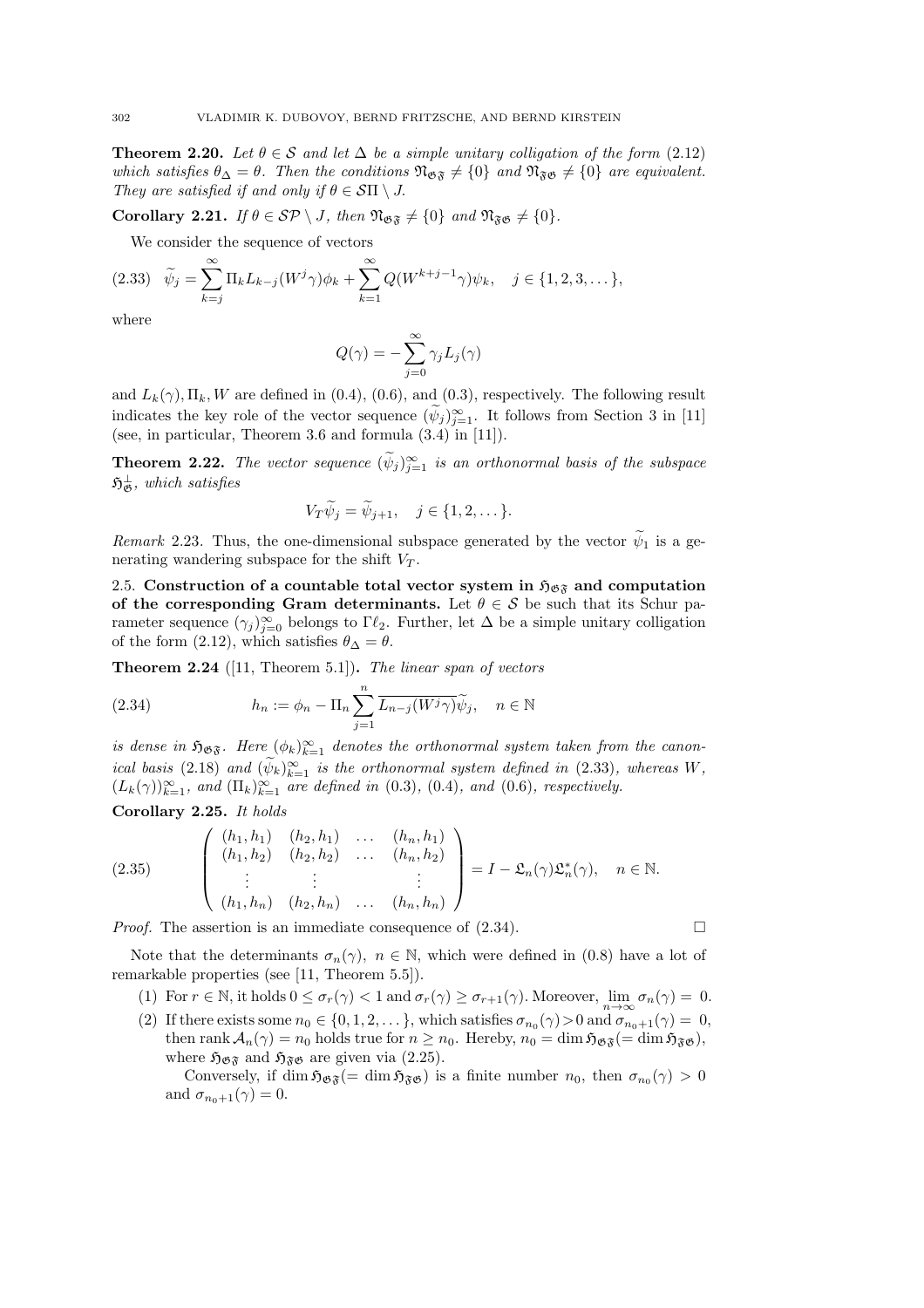Remark 2.26. From Theorem 2.24, relation (2.35) and the concrete forms (0.7) of  $\mathcal{A}_n(\gamma)$ and (0.8) of  $\sigma_n(\gamma)$ , respectively, it follows that dim  $\mathfrak{H}_{\mathfrak{G},\mathfrak{F}} = m$  if and only if the first m vectors of the sequence  $(h_k)_{k=1}^{\infty}$  are linear independent (which means they form a basis of the space  $\mathfrak{H}_{\mathfrak{G}, \mathfrak{F}}$ , whereas all vectors of the remaining sequence  $(h_k)_{k=m+1}^{\infty}$  are linear combinations of the sequence  $(h_k)_{k=1}^m$ .

2.6. On a theorem of R. I. Teodorescu. The investigations by R. I. Teodorescu (see  $[20]$ ,  $[21]$ ) on contractive operators in Hilbert spaces the c. o. f. of which is of polynomial type played an important role in our considerations. In particular, the following result influenced our approach.

**Theorem 2.27** ([21]). Let T be a contraction on a Hilbert space such that the characteristic operator function of T is a polynomial of degree m. Then  $\mathfrak{H}$  admits a decomposition into three orthogonal subspaces such that the corres-ponding matrix of  $T$  has the form

$$
\begin{pmatrix} T_1 & * & * \ 0 & T_2 & * \ 0 & 0 & T_3 \end{pmatrix},
$$

where  $T_1$ ,  $T_3^*$  are isometries and  $T_2^m = 0$ .

We formulate a modified version of Theorem 2.27, which is connected with the above constructed operator model.

**Theorem 2.28.** Let  $\theta \in \mathcal{S}$  with Schur parameter sequence  $\gamma = (\gamma_j)_{j=0}^w$ . Further, let  $\Delta$ be a simple unitary colligation of type (2.12) which satisfies  $\theta_{\Delta} = \theta$ . Then the following statements are equivalent:

- (i)  $\theta \in \mathcal{SP} \setminus J$ .
- (ii)  $w = \infty$ , the sequence  $\gamma$  belongs to  $\Gamma \ell_2$  and there exists an  $n \in \mathbb{N}$  such that the operator  $T_{\mathfrak{G}F}$  taken from the triangulation (2.28) is nilpotent.

If one of the equivalent conditions  $(i)$  and  $(ii)$  is satisfied, then

(2.36) 
$$
\text{degree }\theta = \min\{n \in \mathbb{N}: (T_{\mathfrak{G}\mathfrak{F}})^n = 0\}.
$$

Remark 2.29. Note that the analogous assertion is true also for the triangu-lation (2.30).

*Proof.* Suppose that the Taylor series representation of  $\theta$  is given by

(2.37) 
$$
\theta(\zeta) = \sum_{n=0}^{\infty} c_n \zeta^n.
$$

From the form  $(2.12)$  of  $\Delta$  and Definition 2.13 we obtain

(2.38) 
$$
\theta_{\Delta}(\zeta) = S + \sum_{n=1}^{\infty} \zeta^n GT^{n-1} F.
$$

In view of  $\theta_{\Delta} = \theta$  the identity theorem for holomorphic functions gives us

(2.39) 
$$
c_0 = S, \quad c_n = GT^{n-1}F, \quad n \in \mathbb{N}.
$$

(i) $\rightarrow$ (ii). Theorem 0.5 implies that the product (0.2) converges. Conse-quently,  $\gamma \in$ Γ $\ell_2$ . Let m be the degree of the polynomial θ. From (2.39) we get

$$
F^*(T^*)^r G^* = \overline{c_{r+1}} = 0, \quad r \in \{m, m+1, \dots\}.
$$

From this it follows

(2.40) 
$$
F^*(T^*)^k(T^*)^r(T^*)^{\ell}G^* = 0
$$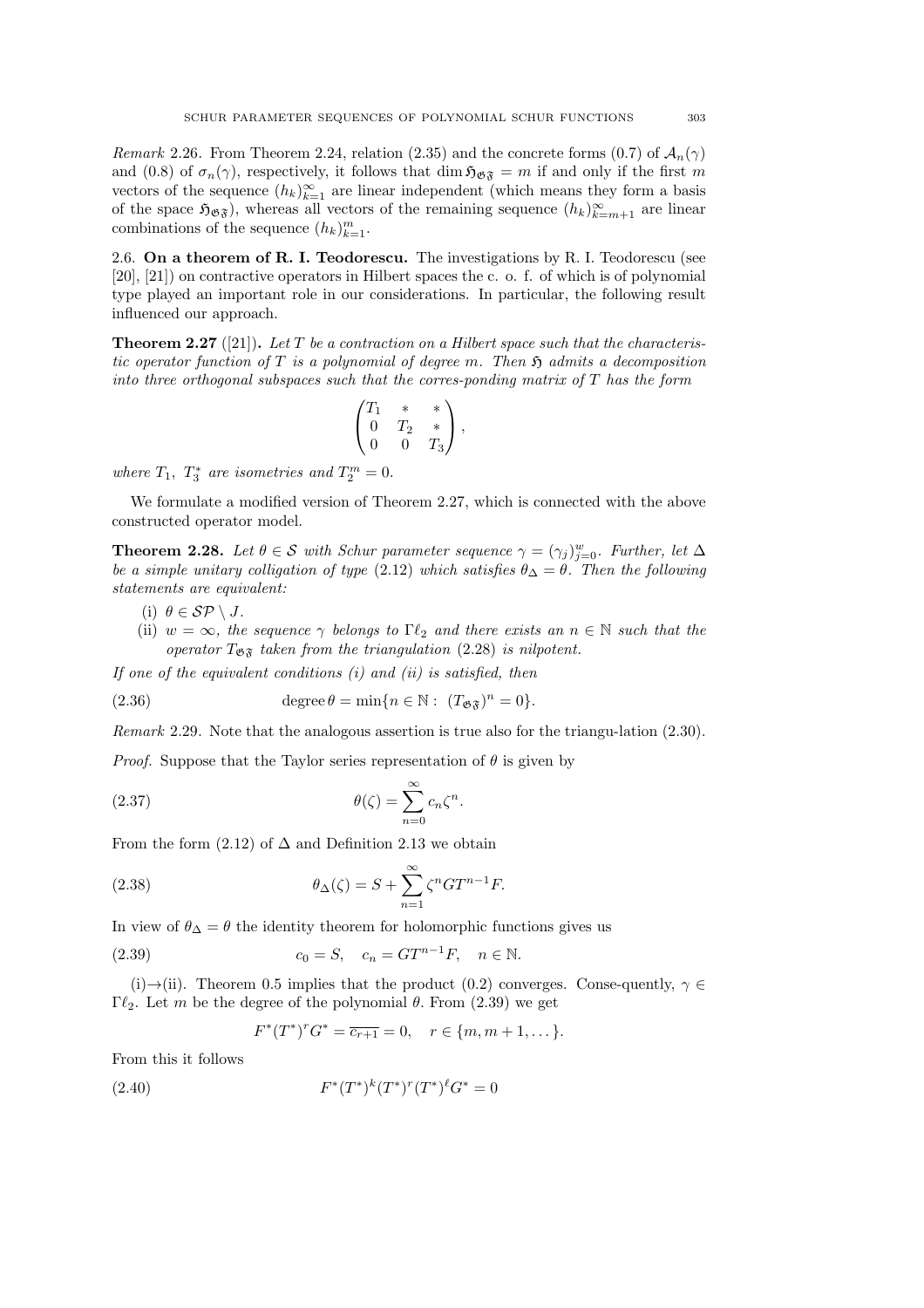for  $k, \ell \in \{0, 1, 2, \dots\}$  and  $r \in \{m, m + 1, \dots\}$ . If we fix k and r in (2.40) and vary  $\ell$ , then from  $(2.8)$  and the second equality  $(2.8)$  we obtain

(2.41) 
$$
F^*(T^*)^k(T^*)^r h = 0
$$

for each  $h \in \mathfrak{H}_{\mathfrak{G}}, k \in \{0,1,2,\ldots\}$  and  $r \in \{m, m+1,\ldots\}$ . In (2.41) we fix now r and vary  $k$ . Then, from  $(2.8)$  and the first equality  $(2.9)$ , we obtain

$$
(2.42) \qquad (T^*)^r h \in \mathfrak{H}_{\mathfrak{F}}^{\perp}, \quad r \in \{m, m+1, \dots\}
$$

for each  $h \in \mathfrak{H}_{\mathfrak{G}}$ . The subspace  $\mathfrak{H}_{\mathfrak{G}}$  is invariant with respect to  $T^*$  and  $T^*_{\mathfrak{G}} = \text{Rstr.}_{\mathfrak{H}_{\mathfrak{G}}} T^*$ . Thus, for each  $h \in \mathfrak{H}_\mathfrak{G}$  and  $r \in \{m, m+1, \dots\}$ , the equality

(2.43) 
$$
(T^*_{\mathfrak{G}})^r h \in \mathfrak{H}_{\mathfrak{G}} \cap \mathfrak{H}_{\mathfrak{F}}^{\perp} = \mathfrak{N}_{\mathfrak{G}\mathfrak{F}}
$$

follows from  $(2.42)$  and the first equality  $(2.24)$ .

We note that the contraction  $T_{\mathfrak{G}}$  admits the triangulation (2.29). Thus, the condition (2.45) is equivalent to

$$
(T_{\mathfrak{G}\mathfrak{F}})^m = 0.
$$

Hence, if for  $r \in \mathbb{N}$  it holds  $(T_{\mathfrak{GS}})^r = 0$ , then

$$
(2.44) \t\t\t r \leq \text{degree }\theta.
$$

Thus, condition (ii) is satisfied.

(ii) $\rightarrow$ (i). The operators  $V_t$  and  $\tilde{V}_{T_{\sigma}}$  occuring in the block representation (2.28) are a unilateral shift and a unilateral coshift, respectively. Hence,

$$
V_T^*V_T = I_{\mathfrak{G}^\perp}, \quad \widetilde{V}_{T_{\mathfrak{G}}} \widetilde{V}_{T_{\mathfrak{G}}}^* = I_{\mathfrak{N}_{\mathfrak{G}\mathfrak{F}}}.
$$

This implies that with respect to the orthogonal decomposition (2.26) we have the block representations

$$
I - T^*T = \begin{pmatrix} 0 & 0 & 0 \\ 0 & * & * \\ 0 & * & * \end{pmatrix}, \quad I - TT^* = \begin{pmatrix} * & * & 0 \\ * & * & 0 \\ 0 & 0 & 0 \end{pmatrix}.
$$

From this relation and the conditions of unitarity of a colligation (see (2.3))

$$
T^*T + G^*G = I_{\mathfrak{H}}, \quad TT^* + FF^* = I_{\mathfrak{H}}
$$

we conclude that with respect to the orthogonal decomposition  $(2.26)$  the mappings G and  $F$  have the block representations

$$
G = (0, *, *), \quad F = \begin{pmatrix} * \\ * \\ 0 \end{pmatrix}.
$$

From these representations and triangulation (2.28) we obtain

(2.45) 
$$
c_n = GT^{n-1}F = GP_{\mathfrak{GS}}T_{\mathfrak{GS}}^{n-1}P_{\mathfrak{GS}}F, \quad n \in \mathbb{N}.
$$

where  $P_{\mathfrak{G}\mathfrak{F}}$  is the orthogonal projection from  $\mathfrak{H}$  onto  $\mathfrak{H}_{\mathfrak{G}\mathfrak{F}}$ . Because of (ii) there exists an  $n \in \mathbb{N}$  such that  $T_{\mathfrak{G} \mathfrak{F}}^n = 0$ . Then, in view of  $(2.45)$ ,

$$
c_l = 0, \quad l > n.
$$

Thus,  $\theta \in \mathcal{SP}$  and

(2.46) 
$$
\deg \operatorname{ree} \theta \le \min \{ n \in \mathbb{N} : (T_{\mathfrak{G} \mathfrak{F}})^n = 0 \}.
$$

Taking into account  $\gamma \in \Gamma \ell_2$ , we infer from Theorem 0.3 that  $\theta \notin J$ . Hence, (i) is satisfied.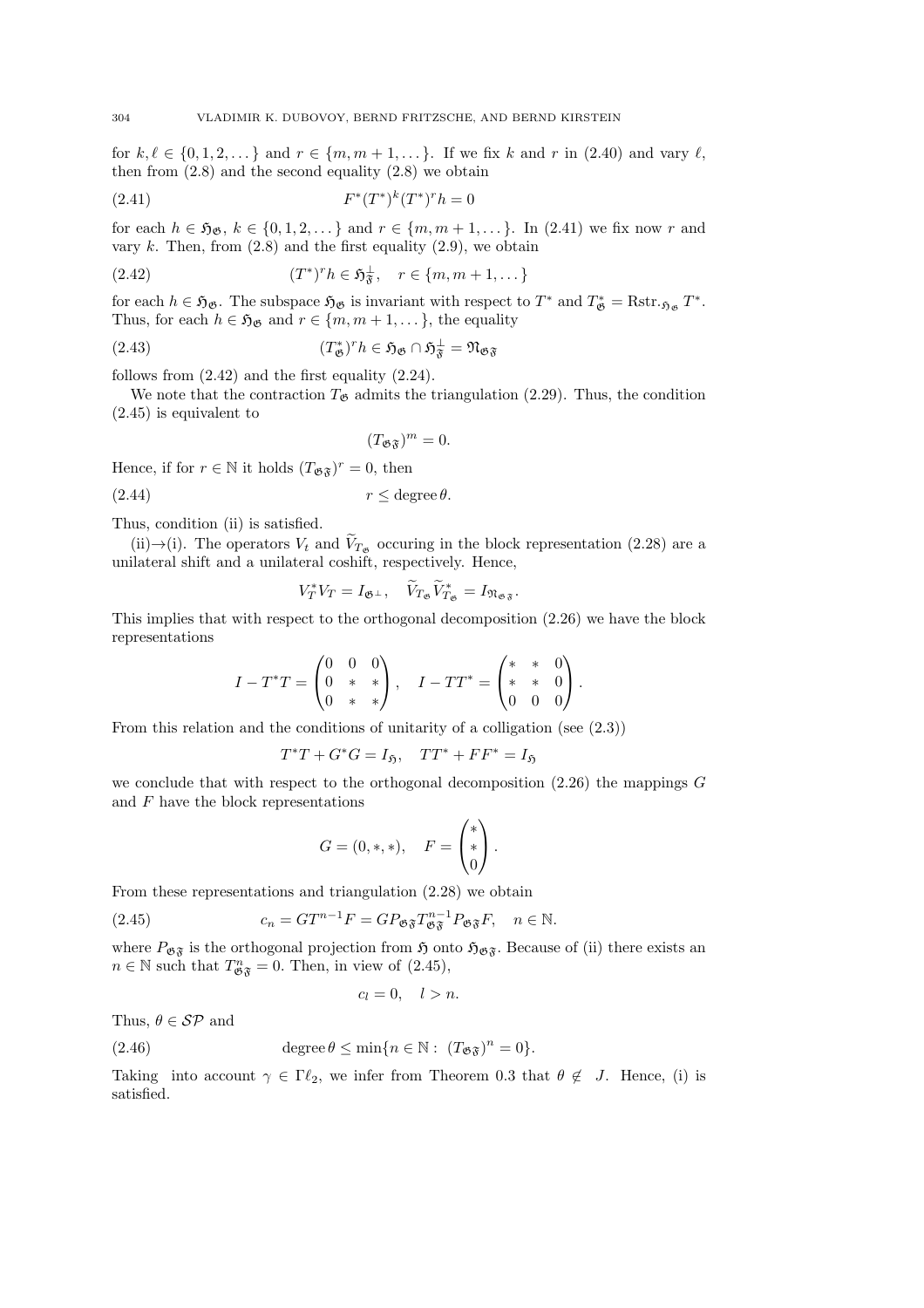From  $(2.44)$  and  $(2.46)$  we infer

degree 
$$
\theta = \min\{n \in \mathbb{N}: (T_{\mathfrak{G}\mathfrak{F}})^n = 0\}.
$$

3. The main result

3.1. The matrix of the operator  $T_{\mathfrak{G}^{\mathfrak{F}}}$  with respect to the basis  $(h_k)_{k=1}^m$  in the case dim  $\mathfrak{H}_{\mathfrak{G}\mathfrak{F}} = m < +\infty$ . The following assertion plays an important role in our approach.

**Theorem 3.1.** Let  $\theta \in \mathcal{S}$  be such that its Schur parameter sequence  $\gamma = (\gamma_j)_{j=0}^{\infty}$  satisfies  $\gamma \in \Gamma \ell_2$ . Further, let  $\Delta$  be a simple unitary colligation of the form (2.12) which satisfies  $\theta_{\Delta} = \theta$ . Consider the orthogonal decomposition (2.26)) of  $\mathfrak{H}$  and let dim  $\mathfrak{H}_{\mathfrak{G},\mathfrak{F}} = m$ +∞. Then the matrix of the operator  $T_{\mathfrak{G}F}$  (see (2.28)) with respect to the basis  $(h_k)_{k=1}^m$ (see  $(2.34)$ ) is given by

$$
(3.1) \begin{pmatrix} -\overline{\gamma}_0 \gamma_1 & -\overline{\gamma}_0 D_{\gamma_1} \gamma_2 & \dots & -\overline{\gamma}_0 \prod_{j=1}^{m-2} D_{\gamma_j} \gamma_{m-1} & -\overline{\gamma}_0 \prod_{j=1}^{m-1} D_{\gamma_j} \gamma_m - D_{\gamma_m} \alpha_1 \\ D_{\gamma_1} & -\overline{\gamma}_1 \gamma_2 & \dots & -\overline{\gamma}_1 \prod_{j=2}^{m-2} D_{\gamma_j} \gamma_{m-1} & -\overline{\gamma}_1 \prod_{j=2}^{m-1} D_{\gamma_j} \gamma_m - D_{\gamma_m} \alpha_2 \\ 0 & D_{\gamma_2} & \dots & -\overline{\gamma}_2 \prod_{j=3}^{m-2} D_{\gamma_j} \gamma_{m-1} & -\overline{\gamma}_2 \prod_{j=3}^{m-1} D_{\gamma_j} \gamma_m - D_{\gamma_m} \alpha_3 \\ \vdots & \vdots & \vdots & \vdots & \vdots \\ 0 & 0 & \dots & D_{\gamma_{m-1}} & -\overline{\gamma}_{m-1} \gamma_m - D_{\gamma_m} \alpha_m \end{pmatrix},
$$

where the vector

(3.2) 
$$
a := \text{col}(\alpha_1, \alpha_2, \dots, \alpha_m, 1)
$$

satisfies the homogeneous linear system

$$
(3.3) \qquad \qquad \mathcal{A}_{m+1}(\gamma) \cdot a = 0_{(m+1)\times 1}
$$

and  $A_n(\gamma)$  is given by (0.7).

*Proof.* The assumption dim  $\mathfrak{H}_{\mathfrak{G}} = m < +\infty$  implies (see Remark 2.26) that the vectors  $(h_k)_{k=1}^m$  form a basis of the space  $\mathfrak{H}_{\mathfrak{G}\mathfrak{F}}$ , whereas the vectors  $(h_k)_{k=m+1}^\infty$  are linear combinations of them. In the language of determinants  $(\sigma_n(\gamma))_{n\in\mathbb{N}}$  (see (0.8)) this means that

$$
\sigma_m(\gamma) > 0, \quad \sigma_{m+1}(\gamma) = 0.
$$

Thus, there exist complex numbers  $\alpha_1, \ldots, \alpha_n$  such that

(3.4) 
$$
h_{m+1} = -\alpha_1 h_1 - \alpha_2 h_2 - \dots - \alpha_m h_m.
$$

It can be seen from (2.35) that the vector

$$
a := \mathrm{col}(\alpha_1, \alpha_2, \ldots, \alpha_m, 1)
$$

satisfies the equation

$$
\mathcal{A}_{m+1}(\gamma) \cdot a = 0_{(m+1)\times 1}.
$$

In order to obtain the shape (3.1) of the matrix  $T_{\mathfrak{G}^*}$  we apply the operator T on both sides of identity (2.34). This gives us

(3.5) 
$$
Th_n = T\phi_n - \Pi_n \sum_{j=1}^n \overline{L_{n-j}(W^j\gamma)} T\widetilde{\psi}_j, \quad n \in \mathbb{N}.
$$

 $\Box$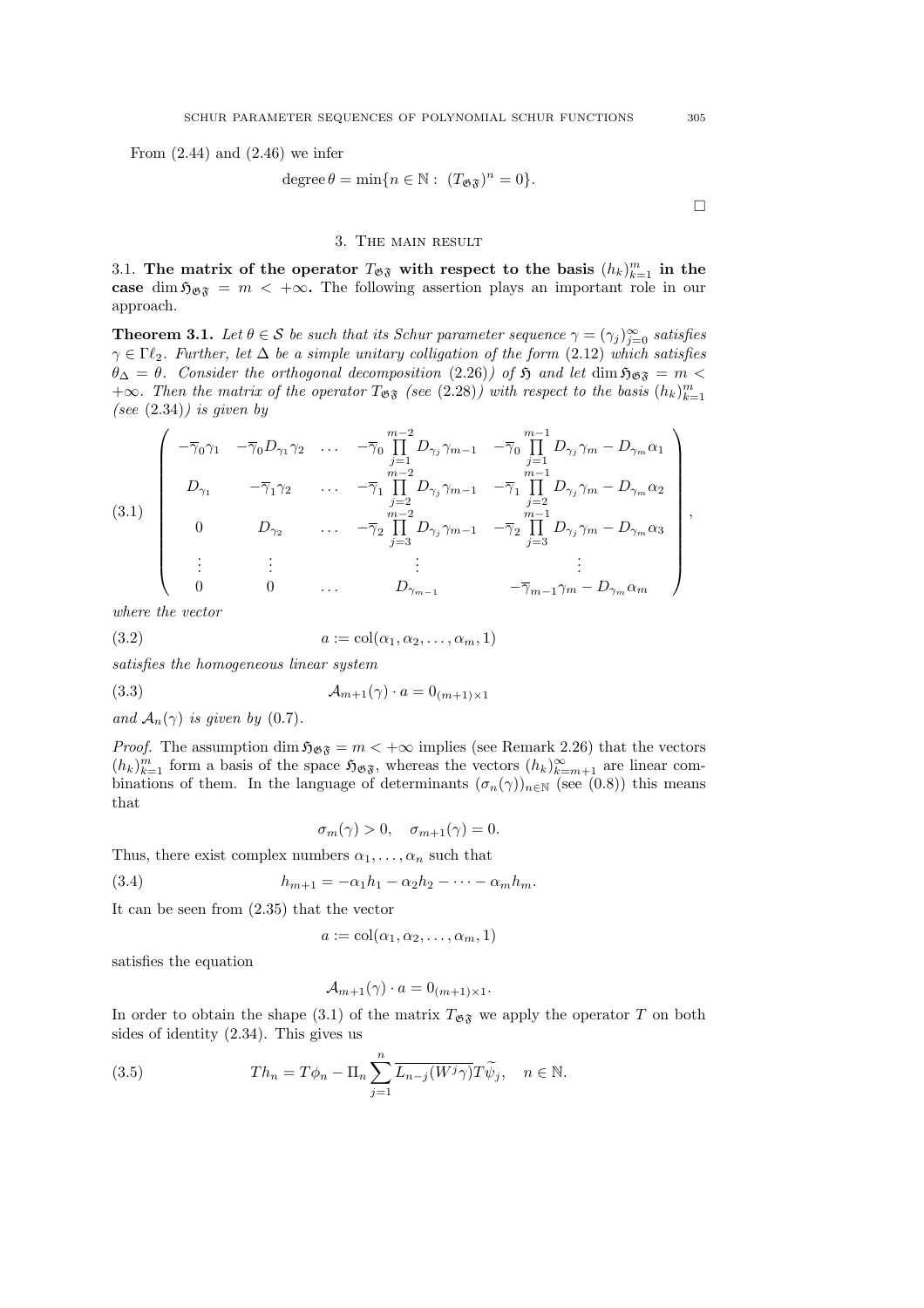From the model representation (2.20) we get

$$
T\phi_1 = T_{\mathfrak{F}}\phi_1 = -\overline{\gamma_0}\gamma_1\phi_1 + D_{\gamma_1}\phi_2,
$$

$$
T\phi_n = T_{\mathfrak{F}}\phi_n = -\sum_{k=1}^{n-1} (\overline{\gamma_{k-1}} \prod_{j=k}^{n-1} D_{\gamma_j} \gamma_n) \phi_k - \overline{\gamma_{n-1}} \gamma_n \phi_n + D_{\gamma_n} \phi_{n+1}, \quad n \ge 2.
$$

Inserting these expressions into (3.5) and taking into account Remark 2.23, we obtain

(3.6) 
$$
Th_1 = -\overline{\gamma_0}\gamma_1\phi_1 + D_{\gamma_1}\phi_2 - \Pi_1\widetilde{\psi}_2,
$$

(3.7) 
$$
Th_{n} = -\sum_{k=1}^{n-1} (\overline{\gamma_{k-1}} \prod_{j=k}^{n-1} D_{\gamma_{j}} \gamma_{n}) \phi_{k} - \overline{\gamma_{n-1}} \gamma_{n} \phi_{n} + D_{\gamma_{n}} \phi_{n+1} - \Pi_{n} \sum_{j=1}^{n} \overline{L_{n-j}(W^{j}\gamma)} \widetilde{\psi}_{j+1}, \quad n \ge 2.
$$

Taking into account the orthogonality relations  $\tilde{\psi}_j \perp \mathfrak{H}_{\mathfrak{G}}, \ j \in \mathbb{N}$ , from (2.34) we infer

$$
h_n = P_{\mathfrak{G}\mathfrak{F}} h_n = P_{\mathfrak{G}\mathfrak{F}} \phi_n, \quad n \in \mathbb{N},
$$

where  $P_{\mathfrak{G}\mathfrak{F}}$  is the orthogonal projection from  $\mathfrak{H}$  onto  $\mathfrak{H}_{\mathfrak{G}\mathfrak{F}}$ . Further from the triangulation (2.28) we get

$$
P_{\mathfrak{G}\mathfrak{F}}Th = T_{\mathfrak{G}\mathfrak{F}}h, \quad h \in \mathfrak{H}_{\mathfrak{G}\mathfrak{F}}.
$$

For this reason, applying the orthoprojection  $P_{\mathfrak{G}^*}$  on both sides of the identities (3.6) and  $(3.7)$ , for  $1 \leq n \leq m-1$ , we get

$$
T_{\mathfrak{GS}}h_1=-\overline{\gamma_0}\gamma_1h_1+D_{\gamma_1}h_2,
$$

$$
T_{\mathfrak{G}\mathfrak{F}}h_n = -\sum_{k=1}^{n-1} (\overline{\gamma_{k-1}} \prod_{j=k}^{n-1} D_{\gamma_j} \gamma_n) h_k - \overline{\gamma_{n-1}} \gamma_n h_n + D_{\gamma_n} h_{n+1}, \quad 2 \le n \le (m-1).
$$

Taking into account (3.4), from (3.7) it follows, for  $n = m$ , then

$$
T_{\mathfrak{G}\mathfrak{F}}h_m = -\sum_{k=1}^{m-1} \underbrace{(\overline{\gamma_{k-1}} \prod_{j=k}^{m-1} D_{\gamma_j} \gamma_m) h_k - \overline{\gamma_{m-1}} \gamma_m h_m + D_{\gamma_m} h_{m+1}}_{= -\sum_{k=1}^{m-1} \underbrace{(\overline{\gamma_{k-1}} \prod_{j=k}^{m-1} D_{\gamma_j} \gamma_m + D_{\gamma_m} \alpha_k)) h_k - (\overline{\gamma_{m-1}} \gamma_m + D_{\gamma_m} \alpha_m) h_m.
$$

 $\Box$ 

The following assertion specifies Theorem 2.28.

**Theorem 3.2.** Let  $\theta \in \mathcal{S}$  with Schur parameter sequence  $\gamma = (\gamma_j)_{j=0}^w$ . Let  $\Delta$  be a simple unitary colligation of type (2.12) which satisfies  $\theta_{\Delta} = \theta$ . Further, let  $m \in \mathbb{N}$ . Then the following statements are equivalent:

- (i)  $\theta \in \mathcal{SP}_m \setminus J$ .
- (ii)  $w = \infty$ , the sequence  $\gamma$  belongs to  $\Gamma \ell_2$ , the subspace  $\mathfrak{H}_{\mathfrak{G}}$  taken from the decomposition (2.26) satisfies dim  $\mathfrak{H}_{\mathfrak{G},\mathfrak{F}} = m$  and the operator  $T_{\mathfrak{G},\mathfrak{F}}$  taken from the triangulation (2.28) is nilpotent.

If one of the equivalent conditions  $(i)$  and  $(ii)$  is satisfied, then the nilpotency index of  $T_{\mathfrak{G} \mathfrak{F}}$  equals m.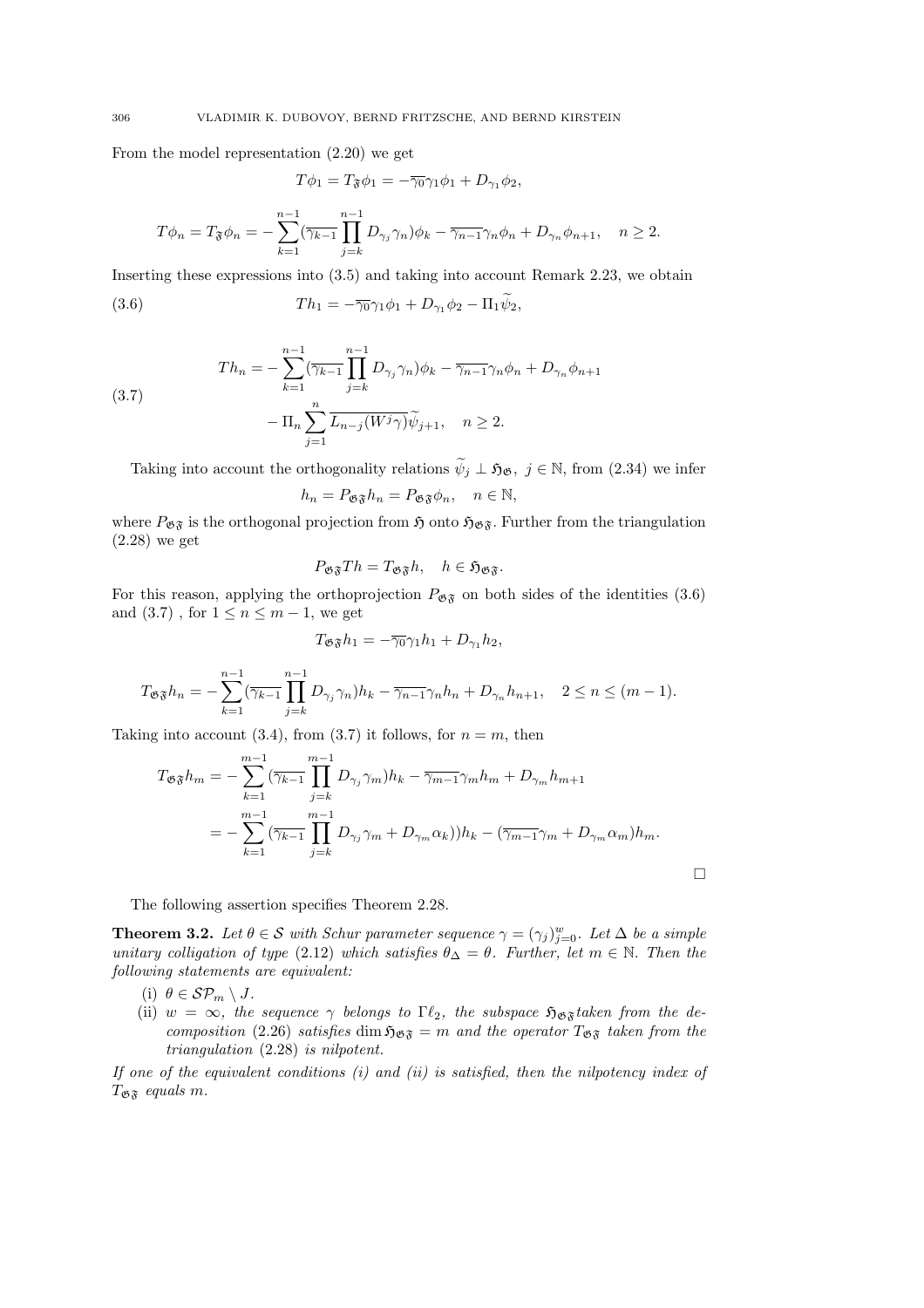*Proof.* (i)→(ii). Let  $\theta \in \mathcal{SP}_m \setminus J$ . Then, from Theorem 2.28 we get  $w = \infty, \gamma \in \Gamma \ell_2$  and  $T_{\mathfrak{G}\mathfrak{F}}$  is nilpotent. Let  $r := \dim \mathfrak{H}_{\mathfrak{G}\mathfrak{F}}$ . Then  $(T_{\mathfrak{G}\mathfrak{F}})^r = 0$ . Thus, taking into account  $(2.36)$ , it follows

$$
(3.8) \t\t\t r \ge m.
$$

From the shape (3.1) of the matrix  $T_{\mathfrak{G} \mathfrak{F}}$  with respect to the basis  $(h_k)_{k=1}^r$  it follows

(3.9) 
$$
T_{\mathfrak{G} \mathfrak{F}}^{(r-1)} h_1 = \prod_{k=0}^{r-1} D_{\gamma_k} h_r + \sum_{k=1}^{r-1} c_k h_k \neq 0.
$$

Thus,  $r \leq m$ . Combining this with (3.8) we get  $r = m$ .

(ii)→(i). In this case, it follows from Theorem 2.28 that  $\theta \in \mathcal{SP}_m \setminus J$ . Moreover, for  $r = m$  we see from (3.9) that in the given case  $T_{\mathfrak{G}^{\mathfrak{F}}}^{(m-1)} \neq 0$ . However, since  $T_{\mathfrak{G}^{\mathfrak{F}}}$  is a nilpotent operator and dim  $\mathfrak{H}_{\mathfrak{G}_{\mathfrak{F}}} = m$ , then  $T_{\mathfrak{G}_{\mathfrak{F}}}^m = 0$ . Thus, it follows from (2.36) that degree  $\theta = m$ .

3.2. Main theorem and examples. The main aim of this paper is to prove the following result.

**Theorem 3.3.** Let  $\theta \in \mathcal{S}$  and let  $\Delta$  be a simple unitary colligation of the form (2.12) which satisfies  $\theta_{\Delta} = \theta$ . Let  $\gamma = (\gamma_j)_{j=0}^w$  be the Schur parameter sequence of  $\theta$ . Let  $m \in \mathbb{N}$ . Then  $\theta \in \mathcal{SP}_m$  if and only if one of the following two conditions is satisfied:

- (1) It hold  $w = m$ ,  $\gamma_0 = \gamma_1 = \cdots = \gamma_{m-1} = 0$ ,  $\gamma_m = u \in \mathbb{T}$ . In this case  $\theta(\zeta) = u\zeta^m, \ \zeta \in \mathbb{D}$ , and  $\theta$  is obviously an inner function.
- (2) It hold  $w = \infty$ ,  $\gamma \in \Gamma \ell_2$  and the relation

$$
\sigma_m > 0, \quad \sigma_{m+1} = 0
$$

are satisfied, where the determinants  $\sigma_k$ ,  $k \in \{0, 1, 2, \ldots\}$  are given via  $(0.8)$ , whereas matrix (3.1) is nilpotent. In this case  $\theta \in \mathcal{SP}_m \setminus J$  and the nilpotency index of matrix (3.1) equals m.

Proof. Obviously, condition (1) provides a complete characterization of polynomials, which are inner functions.

Let  $\theta \in \mathcal{SP}_m \setminus J$ . Then Theorem 3.2 and Theorem 3.1 imply that dim  $\mathfrak{H}_{\mathfrak{GS}} = m$ ,  $T_{\mathfrak{GS}}$ is nilpotent and the nilpotency index of matrix (3.1) equals m. Further, in view of Remark 2.26, we have

$$
\sigma_m > 0, \quad \sigma_{m+1} = 0.
$$

Hence, the necessity of the conditions of the Theorem is proved.

Conversely, the conditions (3.10) mean that dim  $\mathfrak{H}_{\mathfrak{G},\mathfrak{F}} = m$ . Thus, we infer from Theorem 3.2 and Theorem 3.1 that  $\theta \in \mathcal{SP}_m \setminus J$ .

The following result (see [13, Section 2]) is important in connection with the consideration of subsequent examples.

**Theorem 3.4.** Let  $m \in \mathbb{N}$ , let  $\theta \in S \setminus J$ , and let  $\gamma = (\gamma_j)_{j=0}^{\infty}$  be the Schur parameter sequence of  $\theta$ . Assume that the conditions (3.10) are satisfied and let the vector

$$
(3.11) \t\t a := col(\alpha_1, \alpha_2, \dots, \alpha_m, 1)
$$

satisfies the linear equation (3.11). Further, let

(3.12) 
$$
\lambda := -\left[\prod_{k=1}^{m} D_{\gamma_k}\right] p, \quad p := \text{col}(\alpha_1, \alpha_2, \dots, \alpha_m).
$$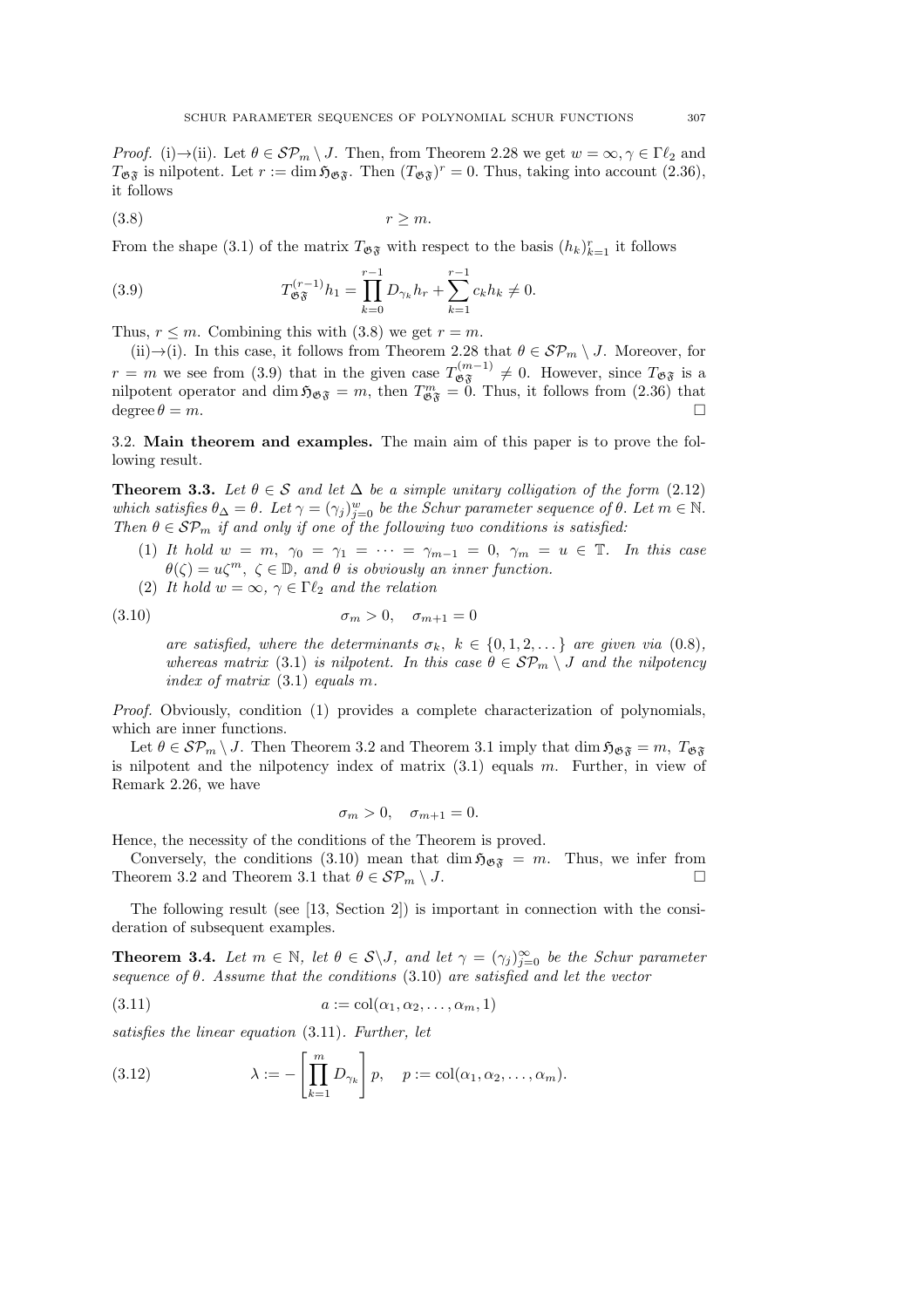If  $n \in \{m, m+1, \dots\}$ , then

$$
(3.13) \quad \gamma_{n+1} = \left[\prod_{k=1}^{n} D_{\gamma_k}^{-1}\right] \left( \left[\prod_{j=0}^{\overbrace{n-m+1 \atop j=0}} \mathfrak{M}_m^{-1}(W^j \gamma)\right] \lambda, \left[\prod_{k=n-m+1}^{n} D_{\gamma_k}^{-1}\right] \eta_m^{-1}(W^{n-m} \gamma) \right),
$$

where  $D_{\gamma_i}$  and W are defined via (0.11) and (0.3), respectively,

$$
(3.14) \ \mathfrak{M}_{m}(\gamma) := \begin{pmatrix} D_{\gamma_{1}} & 0 & 0 & \dots & 0 \\ -\gamma_{1}\overline{\gamma}_{2} & D_{\gamma_{2}} & 0 & \dots & 0 \\ -\gamma_{1}D_{\gamma_{2}}\gamma_{3} & -\gamma_{2}\overline{\gamma}_{3} & D_{\gamma_{3}} & \dots & 0 \\ \vdots & \vdots & \vdots & \vdots & \ddots & \vdots \\ -\gamma_{1}\prod_{j=2}^{m-1}D_{\gamma_{j}}\overline{\gamma}_{m} & -\gamma_{2}\prod_{j=3}^{m-1}D_{\gamma_{j}}\overline{\gamma}_{m} & -\gamma_{3}\prod_{j=4}^{m-1}D_{\gamma_{j}}\overline{\gamma}_{m} & \dots & D_{\gamma_{m}} \end{pmatrix}
$$
  

$$
(3.15) \ \eta_{m}(\gamma) := \left(\overline{\gamma_{1}}, \ \overline{\gamma_{2}}D_{\gamma_{1}}, \ \dots, \ \overline{\gamma_{m}}\left[\prod_{j=1}^{m-1}D_{\gamma_{j}}\right]\right)^{T}.
$$

Remark 3.5. We note that in the case  $m = 1$  the assertion of Theorem 3.4 was already obtained in [11, Theorem 5.22].

Example 3.6. I. Schur considered in his fundamental paper [17, Part II] as an example the function  $\theta$  given by

(3.16) 
$$
\theta(\zeta) := \frac{1+\zeta}{2}, \quad \zeta \in \mathbb{D}
$$

and showed that its Schur parameter sequence is given by

(3.17) 
$$
\gamma_0 = \frac{1}{2}, \quad \gamma_1 = \frac{2}{3}, \quad \gamma_2 = \frac{2}{5}, \quad \gamma_3 = \frac{2}{7}, \cdots
$$

This example is of interest for us because the function  $\theta$  belongs to  $\mathcal{SP}_1 \setminus J$ . We verify that the conditions of Theorem 3.3 are satisfied for this function. First of all, we note that as it was proved in [13, p. 247] the elements of the sequence (3.17) satisfy the conditions

(3.18) 
$$
\gamma_{n+1} = \lambda \frac{\gamma_n}{\prod_{j=1}^n [1 - |\gamma_j|^2]}, \quad n \ge 1,
$$

where  $\lambda = \frac{1}{3}$ . Observe that relation (3.18) is just the condition (3.13) for  $m = 1$ .

Since the sequence (3.17) belongs to  $\Gamma \ell_2$  and consists of nonzero elements, we have in this case

$$
\sigma_1(\gamma) = 1 - \prod_{j=1}^{\infty} (1 - |\gamma_j|^2) > 0.
$$

In  $[11]$  or  $[13]$  it was shown that each sequence for which  $(3.18)$  is fulfilled, satisfies  $\sigma_2(\gamma) = 0$ . Thus, for the sequence (3.17) we have  $\sigma_1(\gamma) > 0$  and  $\sigma_2(\gamma) = 0$  what completely agrees with the fact that the function (3.16) is a polynomial of first degree.

It remains to prove that in the case  $m = 1$  the matrix (3.1) formed from the sequence (3.17) is nilpotent, which means that the number  $-\overline{\gamma_0}\gamma_1 - D_{\gamma_1}\alpha_1$  has to be zero. In the given case  $\gamma_0 = \frac{1}{2}$ ,  $\gamma_1 = \frac{2}{3}$  and, in view of (3.12), we have  $-D_{\gamma_1} \alpha_1 = \lambda$ . But we have observed above that  $\lambda = \frac{1}{3}$ . Consequently,

$$
-\overline{\gamma_0}\gamma_1 - D_{\gamma_1}\alpha_1 = 0.
$$

Hence, the data of the polynomial (3.16) are in harmony with Theorem 3.3.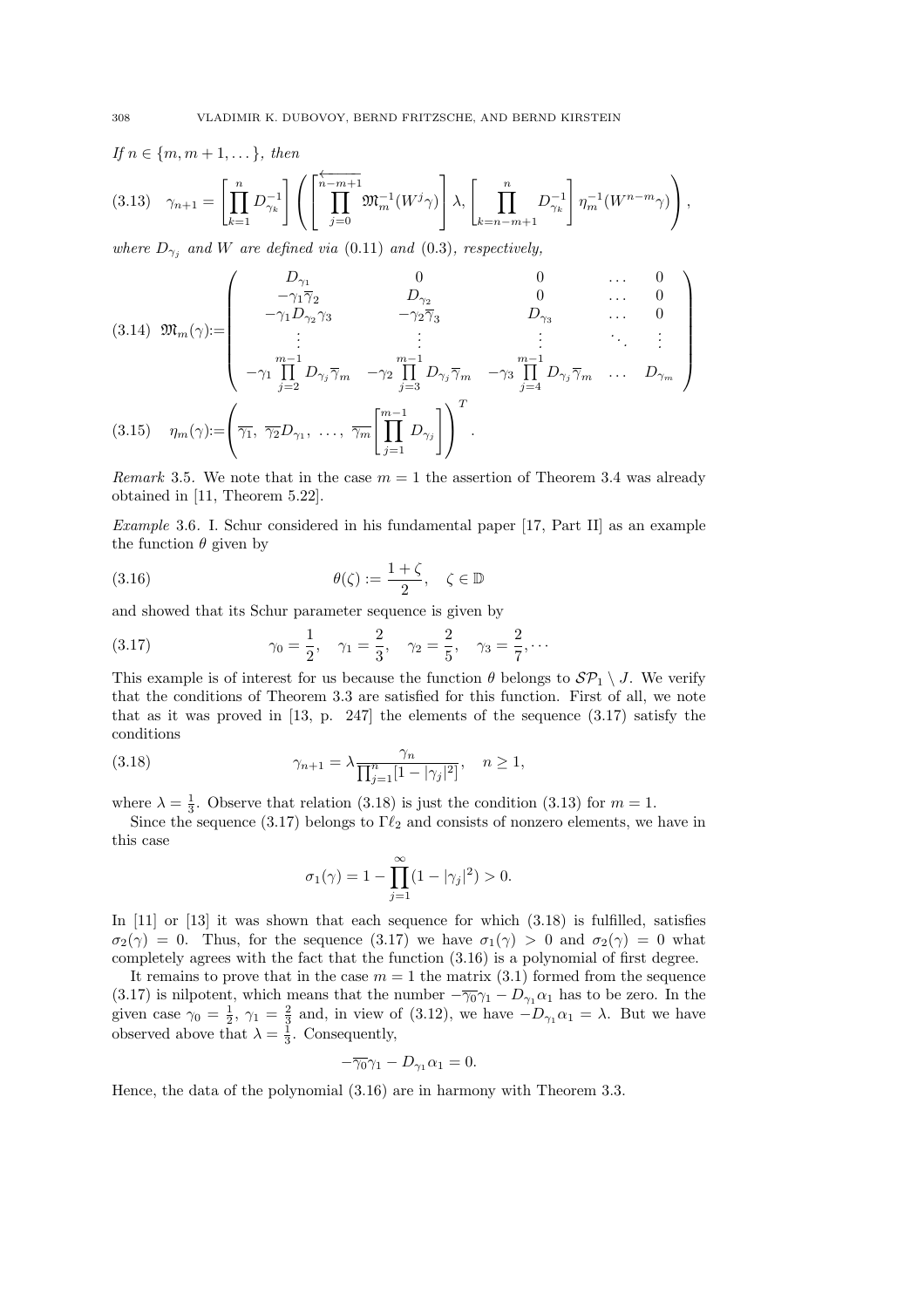Example 3.7. We consider the function  $\theta$  given by

(3.19) 
$$
\theta(\zeta) := \frac{1+\zeta^2}{2}, \quad \zeta \in \mathbb{D}
$$

In this case the function  $\theta$  belongs to  $\mathcal{SP}_2 \setminus J$ . Taking into account Example 3.6 and the shape of the function (3.19), we obtain

(3.20) 
$$
\gamma_0 = \frac{1}{2}, \quad \gamma_1 = 0, \quad \gamma_2 = \frac{2}{3}, \quad \gamma_3 = 0, \quad \gamma_4 = \frac{2}{5}, \quad \gamma_5 = 0, \quad \gamma_6 = \frac{2}{7}, \cdots
$$

From Theorem 3.3 and Theorem 3.4 it follows that the Schur parameter sequence  $(\gamma_j)_{j=0}^{\infty}$ of  $\theta$  fulfills the conditions (3.13) for  $m = 2$ . This can be verify directly.

Writing the equations (3.13) for  $n = 2$  and  $n = 3$ , (i.e., for  $\gamma_3$  and  $\gamma_4$ ) and solving the corresponding system of linear equations of  $\lambda = (\lambda_1, \lambda_2)^T$ , we obtain

(3.21) 
$$
\lambda_1 = \frac{1}{3}, \quad \lambda_2 = 0.
$$

Furthermore, we see that the conditions (3.13) are satisfied for  $m = 2$ ,  $n \ge 4$  and these  $\lambda_1, \lambda_2.$ 

In this example as well as in the preceding, we have  $\sigma_1(\gamma) > 0$ . If it would be  $\sigma_2(\gamma) = 0$ , then as it was shown in [11], [13] the Schur parameter sequence (3.20) would satisfy the condition (3.18). However, it can be easily checked that this is not true. Hence,  $\sigma_2(\gamma) > 0$ . In [13] it was shown that if for  $m = 2$  the condition (3.13) is fulfilled, then the corresponding sequence satisfies  $\sigma_3(\gamma) = 0$ . This agrees completely with the fact that the function (3.19) is a polynomial of second degree.

It remains to prove that in the case  $m = 2$  the nilpotency index of the matrix (3.1) formed from the sequence (3.20) equals 2. This matrix is given by

(3.22) 
$$
\begin{pmatrix} -\overline{\gamma_0}\gamma_1 & -\overline{\gamma_0}D_{\gamma_1}\gamma_2 - D_{\gamma_2}\alpha_1 \\ D_{\gamma_1} & -\overline{\gamma_1}\gamma_2 - D_{\gamma_2}\alpha_2 \end{pmatrix}.
$$

Taking into account that the vector  $a = (\alpha_1, \alpha_2)^T$  satisfies (3.12) and the concrete form (3.21) of the coordinates of the vector  $\lambda = (\lambda_1, \lambda_2)^T$ , we obtain

$$
\frac{1}{3} = -D_{\gamma_1} D_{\gamma_2} \alpha_1, \quad \alpha_2 = 0.
$$

From this and formulas  $(3.20)$  for the Schur parameters of the function  $(3.19)$  we obtain that the matrix (3.21) has shape

$$
\begin{pmatrix} 0 & 0 \\ 1 & 0 \end{pmatrix}.
$$

Thus,

$$
\begin{pmatrix} 0 & 0 \\ 1 & 0 \end{pmatrix}^2 = \begin{pmatrix} 0 & 0 \\ 0 & 0 \end{pmatrix}.
$$

Hence, all conditions of Theorem 3.3 are satisfied for the polynomial  $\theta$ .

## **REFERENCES**

- 1. D. Alpay, I. Gohberg, Discrete analogs of canonical systems with pseudo-exponential potential. Definitions and formulas for the spectral matrix functions. In: The State Space Method. Generalizations and Applications (Eds.: D. Alpay, I. Gohberg), Oper. Theory: Adv. Appl., vol. 161, Birkhäuser, Basel, 2006, pp. 1–47.
- 2. D. Alpay, I. Gohberg, Inverse problems for discrete analogs of canonical systems. In: Interpolation, Schur Functions and Moment Problems (Eds.: D. Alpay, I. Gohberg), Oper. Theory: Adv. Appl., vol. 165, Birkhäuser, Basel, 2006, pp. 31–65.
- 3. Yu. M. Arlinskii, Schur parameters, Toeplitz matrices, and Krein shorted operators, Integr. Equ. Oper. Theory 71 (2011), 417–453.